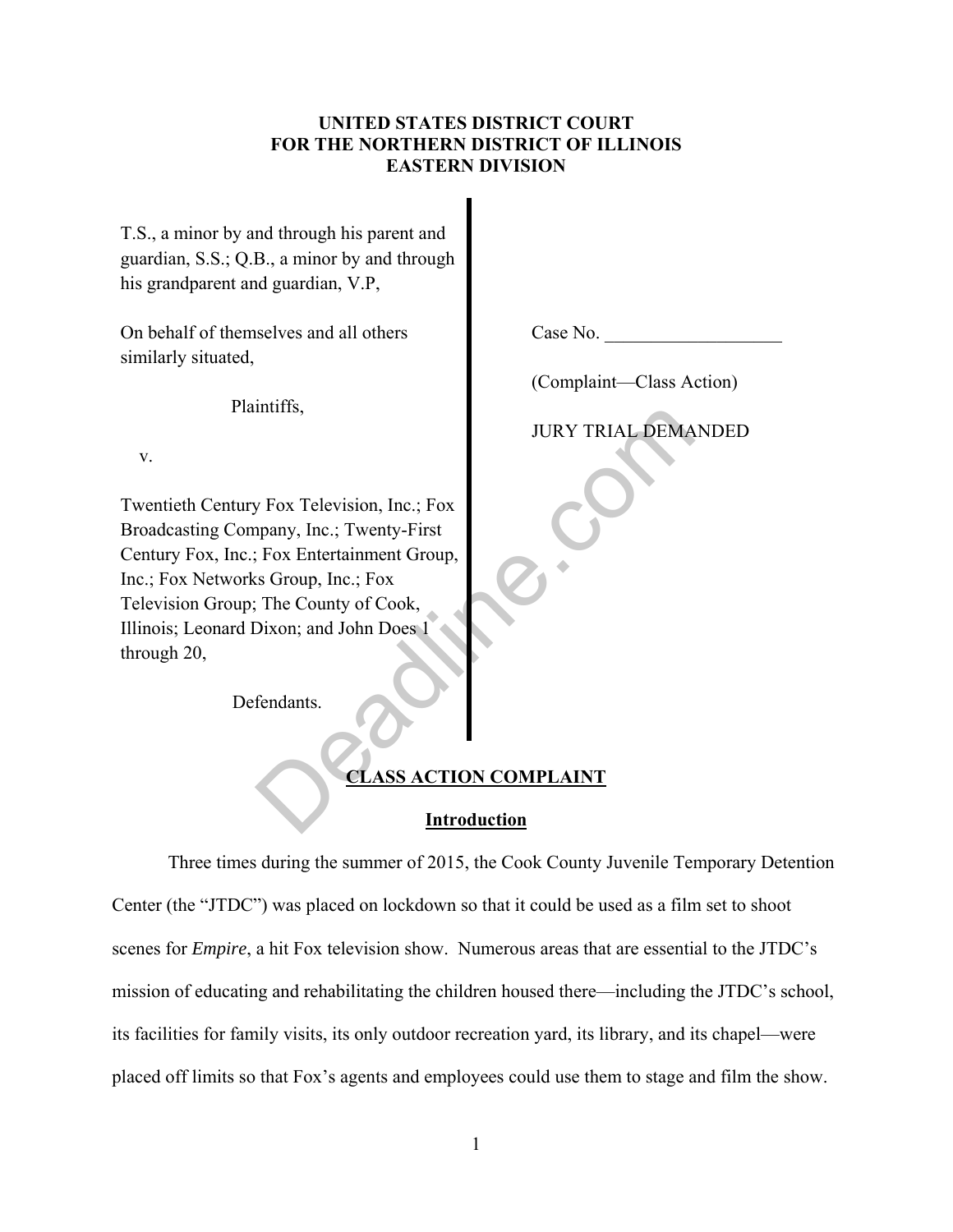The children for whom these facilities were intended, meanwhile, were ordered to remain in their cells, or were confined to the jail-style "pod" areas just outside their cell doors. There they were told to sit, for days on end. Their schooling continued in name only, visits from their families were interrupted, cut back, or effectively eliminated, sick-call requests were ignored, and programs that are intended to help them overcome the problems that landed them at the JTDC in the first place were cancelled or interrupted.

The purpose of these lockdowns was to provide Fox with a realistic prison facility to use as the primary set of two highly profitable *Empire* episodes. The children at JTDC, meanwhile, were placed under restrictions more severe than those governing many adult jails. Putting the children housed at the JTDC on lockdown so that the Defendants could use the facility to film a profitable television show was a breach of fiduciary duty, and it violated the children's rights under the U.S. Constitution and state law. The profits gained from this misconduct were unjustly obtained. In this lawsuit Named Plaintiffs, on behalf of themselves and a class of similarlysituated children who were subject to these lockdowns, seek the disgorgement of the Defendants' unjust gains, punitive damages, and related remedies. of two highly profitable *Empire* episodes. The children at J<br>restrictions more severe than those governing many adult ja<br>the JTDC on lockdown so that the Defendants could use the<br>n show was a breach of fiduciary duty, and

# **Nature of the Action**<sup>1</sup>

1. Named Plaintiffs T.S. and Q.B. were housed at the JTDC in the summer of 2015 during the lockdowns imposed to facilitate the filming of *Empire* there. They seek to represent a class of similarly situated children. On behalf of that class, Named Plaintiffs seek disgorgement, nominal damages, punitive damages, an alternative award of actual damages, and an award of attorneys' fees and costs.

<sup>&</sup>lt;sup>1</sup> Plaintiffs make the allegations in this complaint based on personal knowledge as to matters in which they have had personal involvement and on information and belief as to all other matters.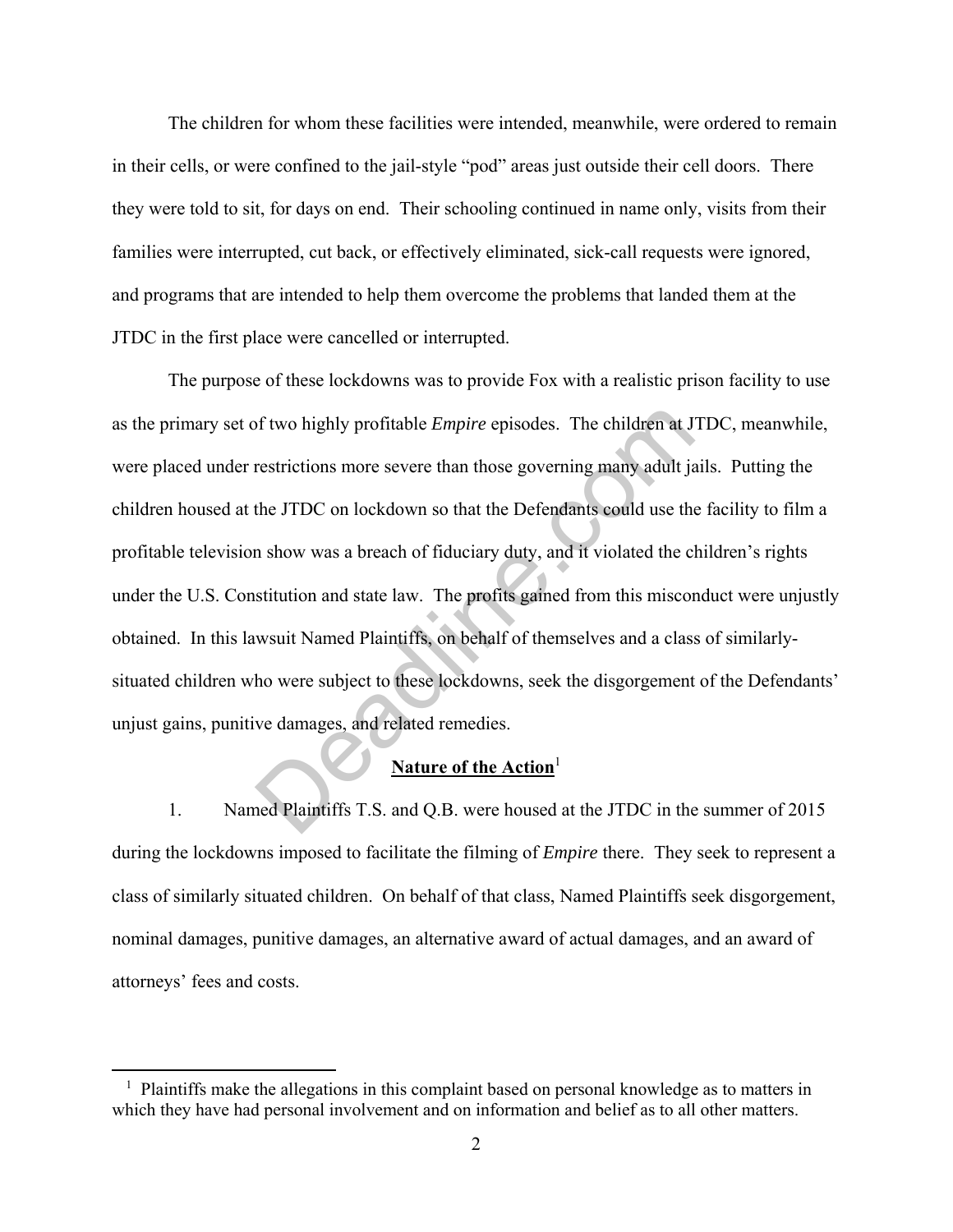#### **Parties**

2. Plaintiff T.S. is a 17-year-old boy who was housed at the JTDC during the summer of 2015 when it was placed on lockdown to facilitate the filming of *Empire*. Pursuant to Federal Rule of Civil Procedure 17, T.S. brings this complaint by and through S.S., his parent and legal guardian. Like all minors identified in this complaint, T.S. is identified by his initials, pursuant to Federal Rule of Civil Procedure 5.2. S.S. is identified by initials in order to protect T.S.'s identity. At the time of the filing of this complaint, T.S. is not incarcerated.

3. Plaintiff Q.B. is a 17-year-old boy who was housed at the JTDC during the summer of 2015 when it was placed on lockdown to facilitate the filming of *Empire*. Pursuant to Federal Rule of Civil Procedure 17, Q.B. brings this complaint by and through V.P., his grandparent and legal guardian. V.P. is identified by initials in order to protect Q.B.'s identity. At the time of the filing of this complaint, Q.B. is not incarcerated. ntiff Q.B. is a 17-year-old boy who was housed at the JTDC<br>hen it was placed on lockdown to facilitate the filming of E<br>vil Procedure 17, Q.B. brings this complaint by and through<br>gal guardian. V.P. is identified by initia

4. The Defendants identified in the sub-paragraphs of this paragraph are referred to as the "Fox Defendants" or "Fox."

> a. Defendant Twenty-First Century Fox, Inc.  $(a/k/a 21^{st}$  Century Fox, Inc.) is a diversified global media and entertainment conglomerate with operations in cable network programming, television, and filmed entertainment.

> b. Defendant Fox Entertainment Group, Inc. is a wholly-owned subsidiary of Twenty-First Century Fox, Inc.

> c. Defendant Fox Networks Group, Inc. is a wholly-owned subsidiary of Fox Entertainment Group, Inc. and/or Twenty-First Century Fox, Inc.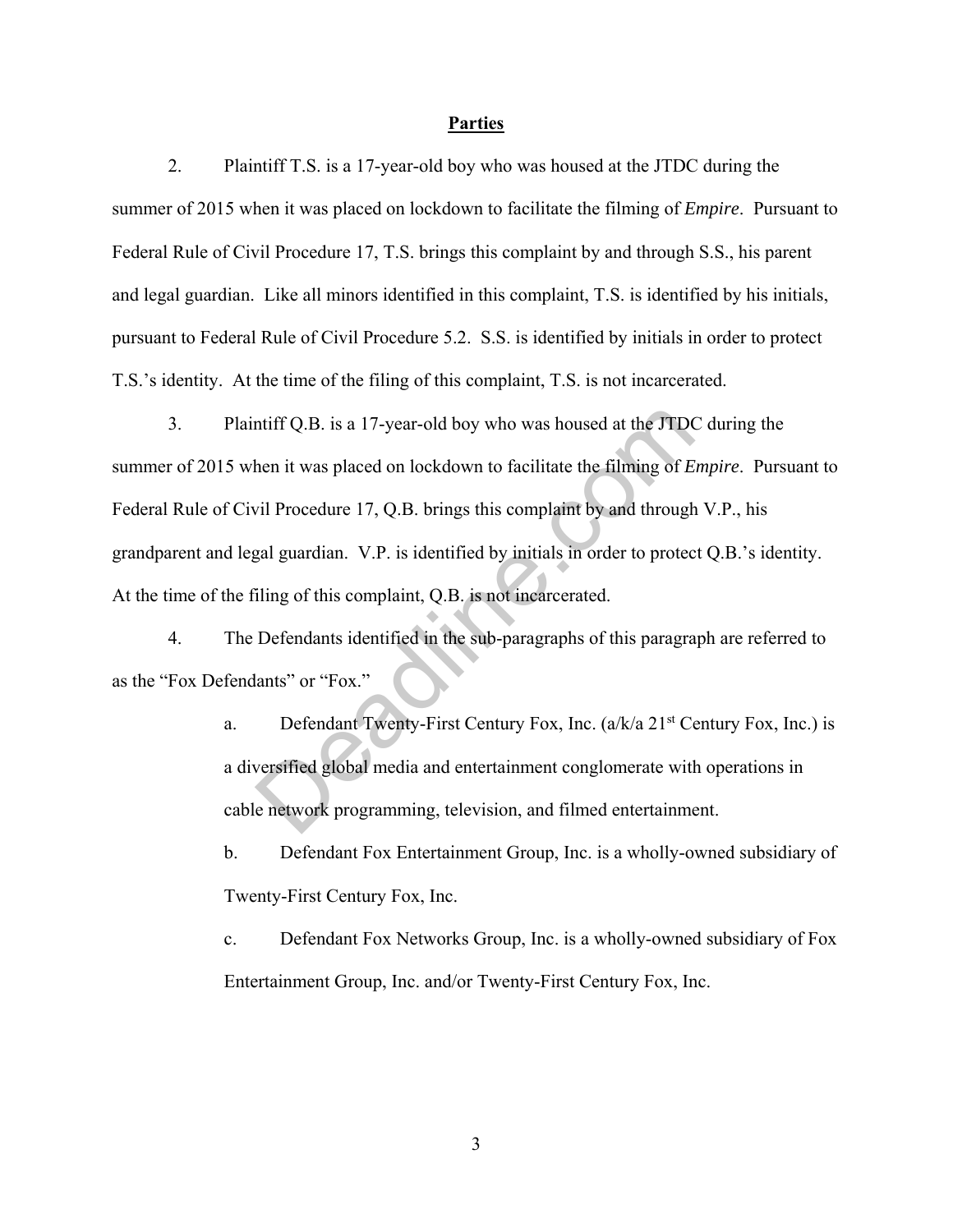d. Defendant Fox Television Group is a wholly-owned subsidiary of Fox Entertainment Group, Inc. and/or Twenty-First Century Fox, Inc. Fox Television Group is also a division of Fox Networks Group, Inc.

e. Defendant Twentieth Century Fox Television, Inc.  $(a/k/a 20<sup>th</sup>$  Century Fox Television, Inc.) produces television shows that are broadcast on Fox's network, including *Empire*. Twentieth Century Fox Television, Inc. is given production credit for both of the *Empire* episodes that were filmed in the JTDC. Twentieth Century Fox Television, Inc. is a unit of Fox Television Group. Twentieth Century Fox Television, Inc. is a wholly owned subsidiary of Fox Entertainment Group, Inc. and/or Twenty-First Century Fox, Inc.

f. Defendant Fox Broadcasting Company, Inc. is a broadcast television network that broadcasts *Empire*, among other television programming. Fox Broadcasting Company, Inc. is a unit of Fox Television Group. Fox Broadcasting Company, Inc. is a wholly-owned subsidiary of Fox Entertainment Group, Inc. and/or Twenty-First Century Fox, Inc. tury Fox Television, Inc. is a unit of Fox Television Group.<br>
tury Fox Television, Inc. is a wholly owned subsidiary of F<br>
up, Inc. and/or Twenty-First Century Fox, Inc.<br>
Defendant Fox Broadcasting Company, Inc. is a broad

5. Defendant The County of Cook, Illinois ("Cook County") is a county in Illinois. The JTDC is operated as a branch of Cook County's government. Cook County employs the administrators of the JTDC, including Leonard Dixon.

6. Defendant Leonard Dixon is the superintendent of the JTDC. He oversaw the JTDC's daily operations at all times during the summer of 2015 when the children housed there were placed on lockdown to facilitate the filming of *Empire*.

7. Defendants Does 1 through 20 are sued herein by fictitious names for the reason that their true names are unknown to Plaintiffs. Plaintiffs will seek leave to amend this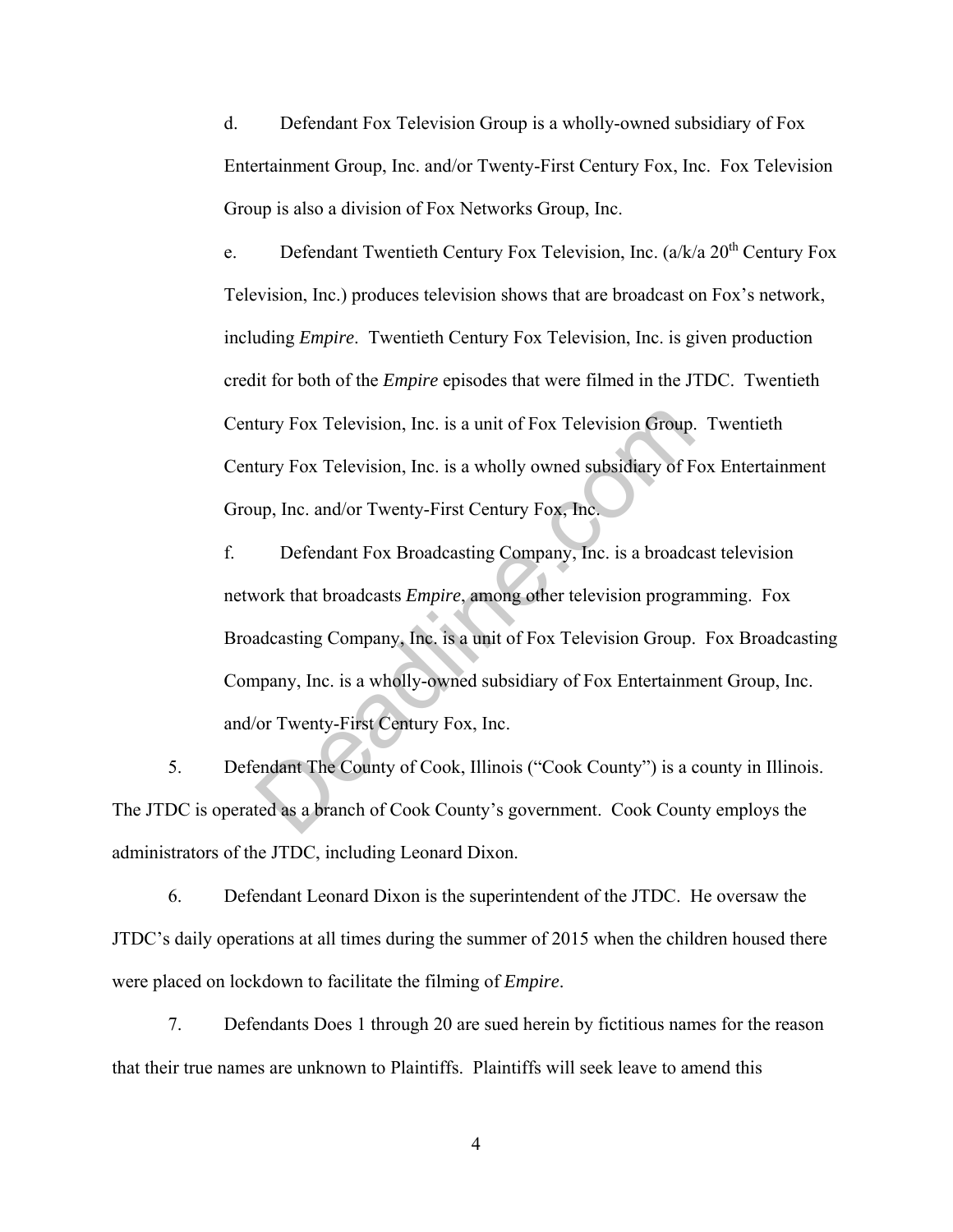complaint to allege the true names and capacities of these Defendants when their identities have been ascertained. Plaintiffs are informed and believe, and based thereon allege, that these fictitiously-named Defendants are responsible in some manner for the misconduct alleged herein.

8. The Defendants at all times herein were the agents, joint venturers, and/or coconspirators of each of the other remaining Defendants, and in doing the things alleged in this complaint they were acting in the course of such agency, joint venture, and/or conspiracy.

#### **Jurisdiction and Venue**

9. This Court has subject matter jurisdiction pursuant to 28 U.S.C. §§ 1331 and 1343 because this is an action arising under 42 U.S.C. § 1983. The Court has jurisdiction over the state law claims pursuant to 28 U.S.C. § 1367(a) because those claims are so related to the claims providing the basis for federal subject matter jurisdiction that they form part of the same case or controversy under Article III of the United States Constitution. Solution and Solution that is unique to 28 U.S.C.<br>
Solution arising under 42 U.S.C. § 1983. The Court has jurisd<br>
rsuant to 28 U.S.C. § 1367(a) because those claims are so r<br>
for federal subject matter jurisdiction that t

10. Venue is proper in this jurisdiction under 28 U.S.C. § 1391(b) because a substantial part of the events or omissions giving rise to this action occurred in this district and this is a convenient and reasonable forum for the resolution of this dispute.

#### **Facts**

#### **A. Normal Operation of the JTDC**

11. The JTDC is a five-story building near the intersection of Ogden Avenue and Roosevelt Road, a few miles southwest of downtown Chicago. It is among the largest juvenile detention facilities in the country, housing between 250 and 400 children from the ages of 10 to 18. The average stay for a child at the JTDC is around three weeks.

12. Under normal operation, the JTDC's floors serve distinct functions. Children detained at the JTDC are housed primarily on the fourth and fifth floors, which contain rows of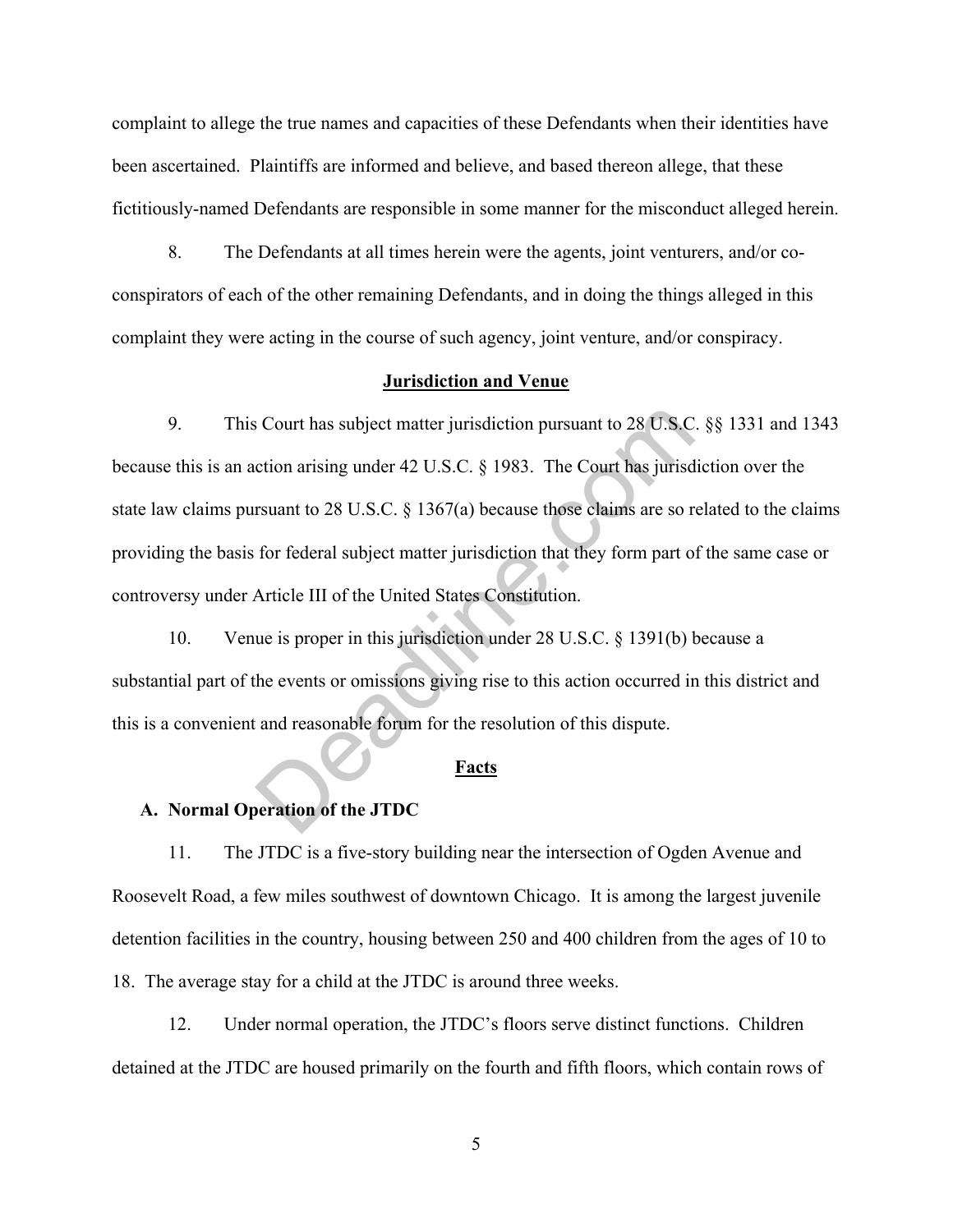cells that open onto small "pods." The pods serve as common areas in the same manner as a pod or "dayroom" in an adult jail cell block. A portion of the third floor also contains this cell-andpod arrangement, including an "intake" pod for newly detained children.

13. The remainder of the third floor, and the first and second floors, are taken up with facilities designed to provide schooling and structured programming to the children housed at JTDC, along with related administrative services. The third floor houses the JTDC's infirmary, as well as a large open-air courtyard, which serves as the JTDC's primary recreation yard for the children. This courtyard is the only place where children detained at the JTDC are allowed outdoors during their detention. There are smaller auxiliary gymnasium facilities in the basement that can be used by limited numbers of children, and are accessed via elevator.

14. The second floor is dedicated almost entirely to education and programming, and is the floor on which the bulk of the JTDC's schooling and structured programming services are provided. The second floor contains the facilities of the Nancy B. Jefferson Alternative School, which is operated by Chicago Public Schools. In addition to the school's numerous classrooms, the second floor contains a library, a computer lab and music room, and an indoor "game" area with resources to help children detained at the JTDC engage in constructive pastimes. The second floor also contains a chapel for religious services and other programming, as well as visiting facilities where children can spend time with their families. rtyard is the only place where children detained at the JTDC<br>
eir detention. There are smaller auxiliary gymnasium facili<br>
be used by limited numbers of children, and are accessed vi<br>
second floor is dedicated almost entir

15. The first floor contains courtrooms, reception, and administrative offices. Parts of the first floor are directly accessible to the public, but the remainder of the building is secure and restricted, not accessible to the public without an escort.

16. The numerous facilities on the JTDC's lower floors are reflective of the purpose for which the children are placed in detention at the JTDC. The JTDC does not operate as an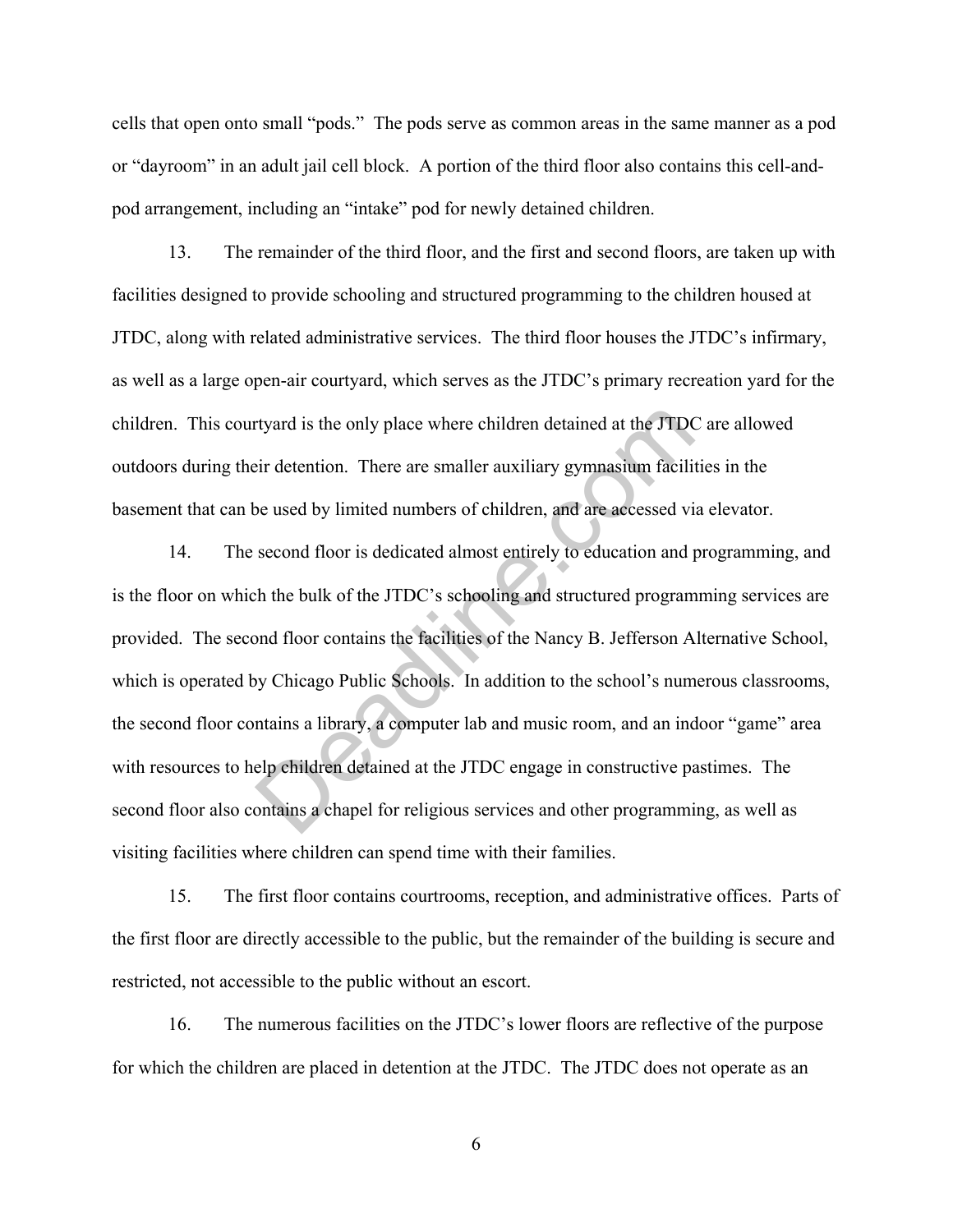adult prison, or even an adult jail. None of the children housed at the JTDC have been convicted of adult crimes, and they are not detained at the JTDC in order to be punished. To the contrary, because they are children, the purpose of their detention at the JTDC is to nurture and rehabilitate them, which is done by providing the children with schooling, care, and structured programming designed to address the problems that landed them at the JTDC in the first place. As the JTDC's website states, its mission is to "provide[] the children with a safe, secure and caring environment with programs and structure that enhance personal development and improve opportunity for success upon return to the community."

17. And indeed, the children housed at the JTDC are in pressing need of these services. For one thing, they are among the most vulnerable children in Chicago: more than 90 percent of this population has reported one or more traumatic experiences, with an average child reporting six different traumas. Sixty percent of the children who enter the JTDC are diagnosed with a mental disorder, and around one-quarter of them are prescribed psychotropic medication. Added to this, the children frequently arrive at the JTDC in a state of crisis, having been separated from their families and placed in confinement, many for the first time. Other children, meanwhile, are held at the JTDC not because of a delinquency adjudication, but simply because their home lives are in disarray: a judge has ordered the child's release, but the Department of Children and Family Services cannot find a foster home in which to place the child, or the child's guardian has not come to pick the child up. As Superintendent Dixon noted in a recent news interview, "[juvenile] detention is like the emergency room of the juvenile justice system." For that reason, Superintendent Dixon has explained, rather than an incarceration-style setting, "[o]ur thing is to have some normalcy when they [detained children] come here." Conventional incarceration, in which inmates are essentially warehoused in cells or pods with nothing to cess upon return to the community."<br>
indeed, the children housed at the JTDC are in pressing ne<br>
hing, they are among the most vulnerable children in Chica<br>
ulation has reported one or more traumatic experiences, wit<br>
ent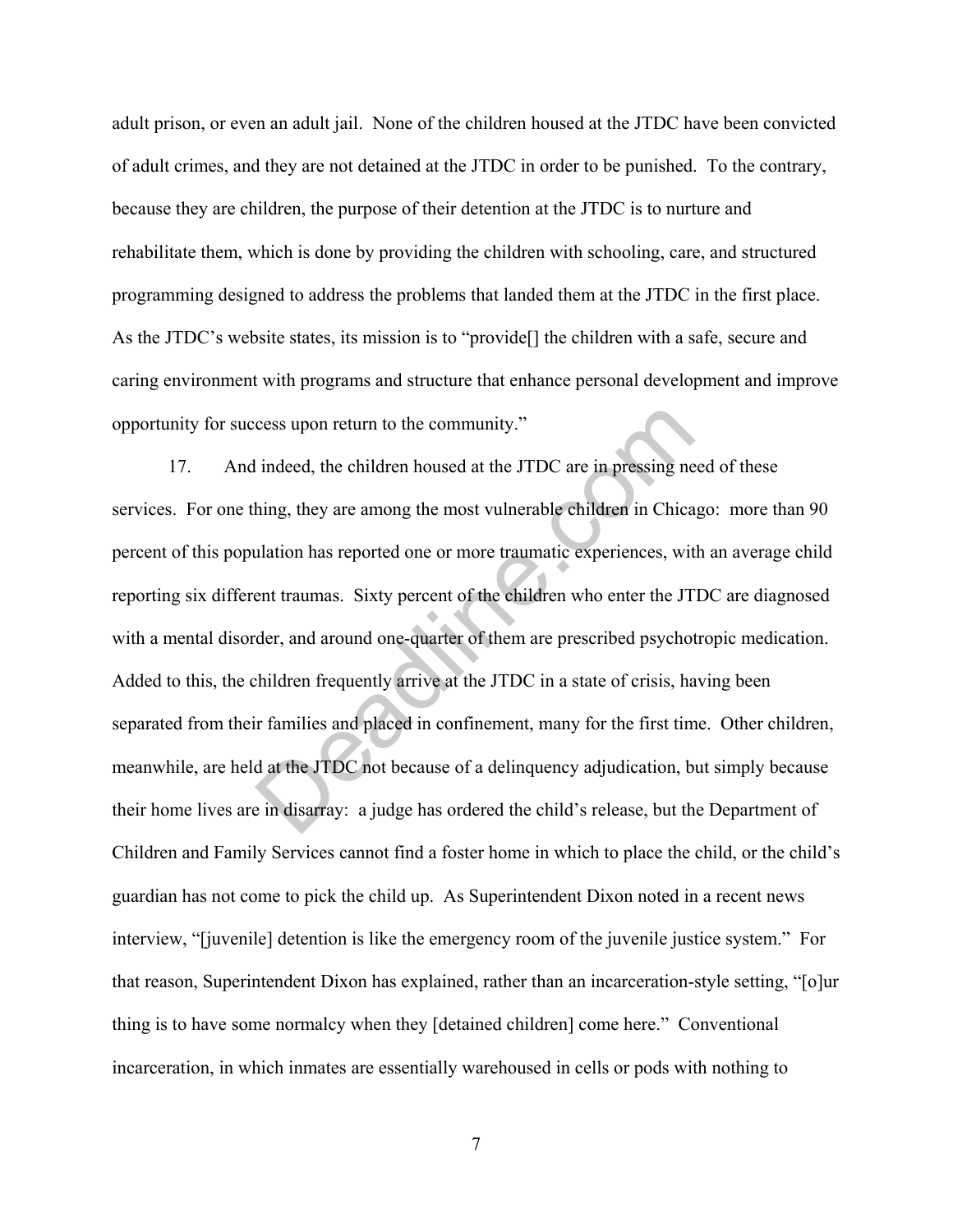occupy the hours, aggravates the psychological and emotional traumas suffered by this already vulnerable population, and decreases the children's chances of successfully re-entering society.

18. What is more, subjecting juveniles to forced idleness is dangerous for the children

themselves. As the U.S. Department of Justice has explained,

The amount and quality of structured daily programming in juvenile facilities has a significant impact on the rate of violent and antisocial incidents. Simply stated, youth who do not have adequate opportunities to engage in programmed activities become bored, and are more likely to become involved in mischief or assaultive behavior. Generally accepted professional standards mandate that youth in juvenile justice facilities receive a minimum of one hour of large muscle activity per weekday, two hours of large muscle activity per weekend day, educational programming during weekdays, and other structured developmental and rehabilitative activities. Inadequate youth programming . . . contributes to . . . high levels of youth violence, and departs substantially from generally accepted professional standards.

19. To fulfill the JTDC's rehabilitative mission and provide a safe and structured environment, the JTDC's lower floors are dedicated to offering extensive schooling and structured programming to the children housed there.

20. Under normal operation, the children detained at JTDC eat breakfast on their pods in the upper floors, but quickly head down to the second floor for school, typically by 8:00 a.m. The children attend classes at the school during the day, and take lunch there as well. After classes finish, around 3:00 p.m., the children are typically placed in various structured afterschool programs on the second floor, and sometimes on the third-floor recreation yard as well (the recreation yard contains a garden, for instance, which some of the children help maintain). The JTDC's numerous rehabilitative programs include yoga, creative writing courses, computer classes, art, music, and singing. These programs are aimed at addressing the problems that brought each child to JTDC, and at preparing the children to lead more constructive and stable lives once they leave the facility. Example and someone was manipular and your and a minimum of one hour of large muscle activity per weekded flarge muscle activity per weekded flarge muscle activity per weekded point of large muscle activity per weekdays,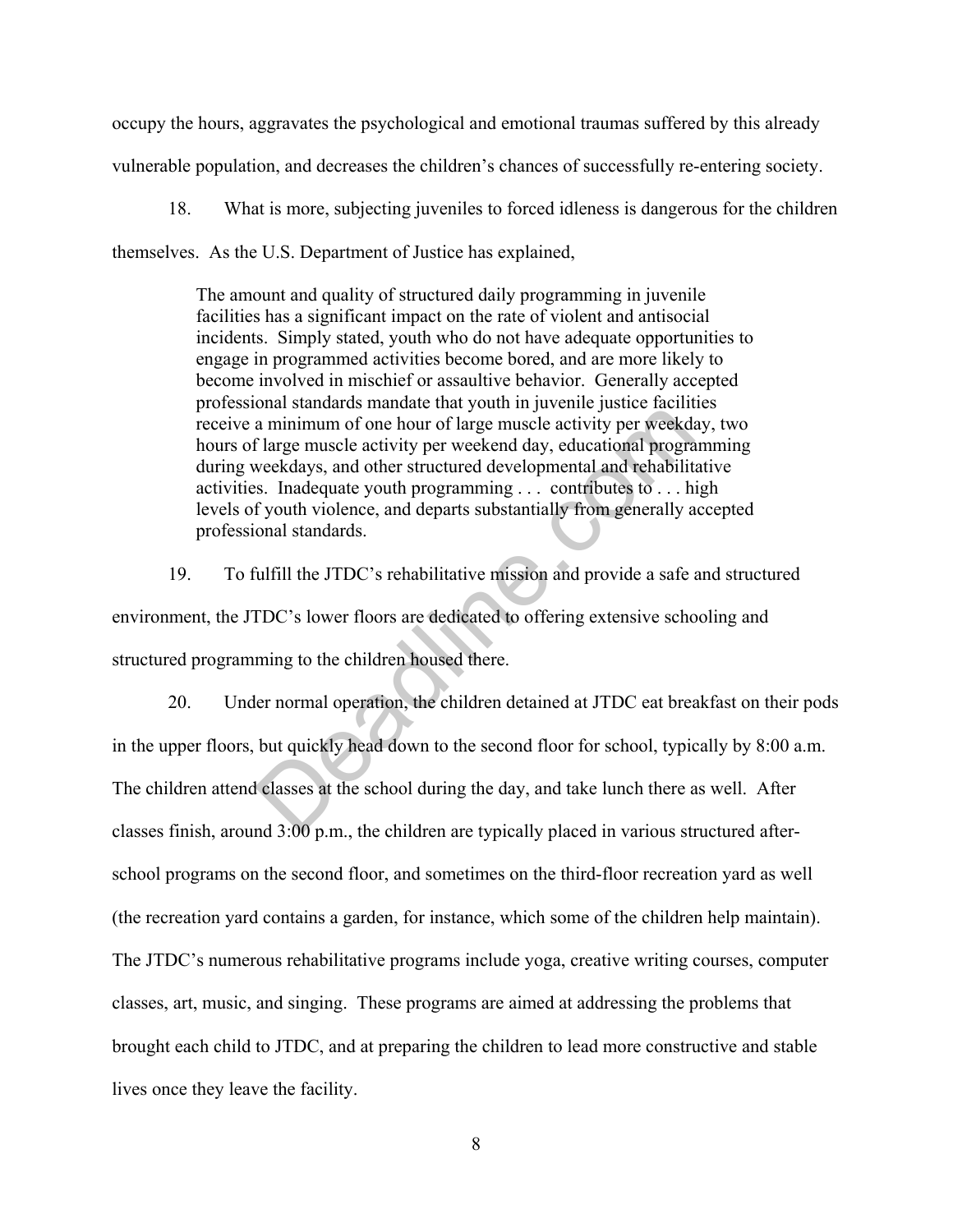21. During the day children are also given time for recreation in the third floor openair courtyard and game time in the JTDC's indoor game area on the second floor, and they receive visits from family in the JTDC's visiting rooms. These activities, though not formally structured, are also critical for the children's wellbeing, both while they are at the JTDC and after they re-enter society.

22. In the early evening the children return to the pods for dinner and bathing. Shortly thereafter they are placed in their cells for the night.

23. As this itinerary indicates, under normal operation the children spend relatively little time on their pods and cells in the JTDC's upper floors. This is so because, in contrast with the extensive programming and activities the children receive on the second and third floors, their time on the pods is spent under restrictions that can be even more confining than those of an adult jail.

24. Each cell-and-pod arrangement has around 15 to 20 children, overseen by guards. Most of the pods are long, narrow rooms—essentially a large, enclosed corridor outside of a row of cells—with jail-style seating arrangements, consisting of tables that are each fused to short stools and fixed to the floor. Pods are also typically equipped with a television (and accompanying seats) at one end, but they otherwise have little in the way of materials for activities, and certainly nothing comparable to the resources and programming available on the second and third floors. his itinerary indicates, under normal operation the children<br>pods and cells in the JTDC's upper floors. This is so becau<br>amming and activities the children receive on the second and<br>ds is spent under restrictions that can

25. To prevent the monotony of the pods from leading to altercations and physical violence, when the children are on the pod they are prohibited from moving freely. Whereas inmates in an adult jail are typically allowed to move around their "day rooms" as they please, children on the pods at the JTDC must all remain sitting in the same spot, at all times. If a child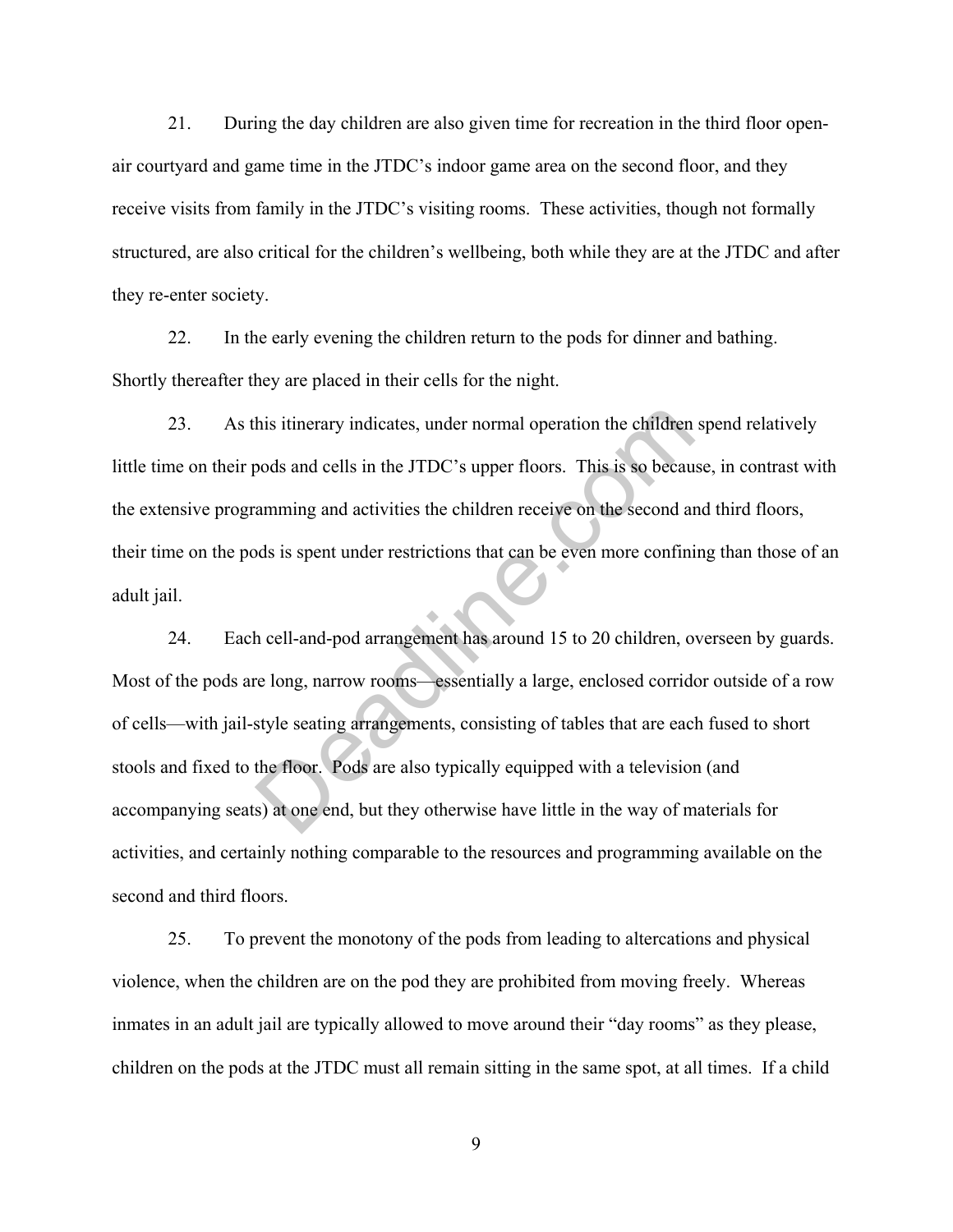needs to use the restroom or otherwise leave his seat, that child must raise his hand and receive permission from the guards. While that child is out of his seat, no other children may leave their seats. Breaking this rule—that is, if one child stands up without first receiving permission—is punishable as a "major rule violation." Some limited services are offered on the pods themselves—priests and pastors are allowed to visit the children there, for example—but otherwise the pods are devoid of programming.

26. Exigent circumstances—such as staffing shortages or security concerns sometimes force JTDC administrators to hold children on the pods, where these significant restrictions govern. Otherwise, though, the JTDC attempts to minimize the time children spend in the restrictive conditions of the pod, in favor of the school facilities, recreation, and structured programming offered in the second and third floors of the facility. DC administrators to hold children on the pods, where thes<br>
Otherwise, though, the JTDC attempts to minimize the tir<br>
nditions of the pod, in favor of the school facilities, recreat<br>
ed in the second and third floors of th

27. Notably, providing meaningful schooling and programming opportunities requires a considerable number of personnel, in addition to facilities where these services can be provided. This is so because the children must be escorted by guards every time they leave their pods to travel to schooling or programming elsewhere in the JTDC.

#### **B. Filming** *Empire* **at the JTDC**

28. Sometime in the spring of 2015, Cook County, Superintendent Dixon, one or more of the Fox Defendants, and/or one or more of the Defendant Does entered into an agreement that *Empire*'s film crew would be permitted to film at the JTDC. This agreement contemplated that the *Empire* film crew would have access to many of the restricted facilities on the JTDC's second and third floors that are intended to rehabilitate and educate the children housed at the JTDC—and that these children would be barred from those same facilities so that the film crew could work without interruption. Instead, by necessary implication, the children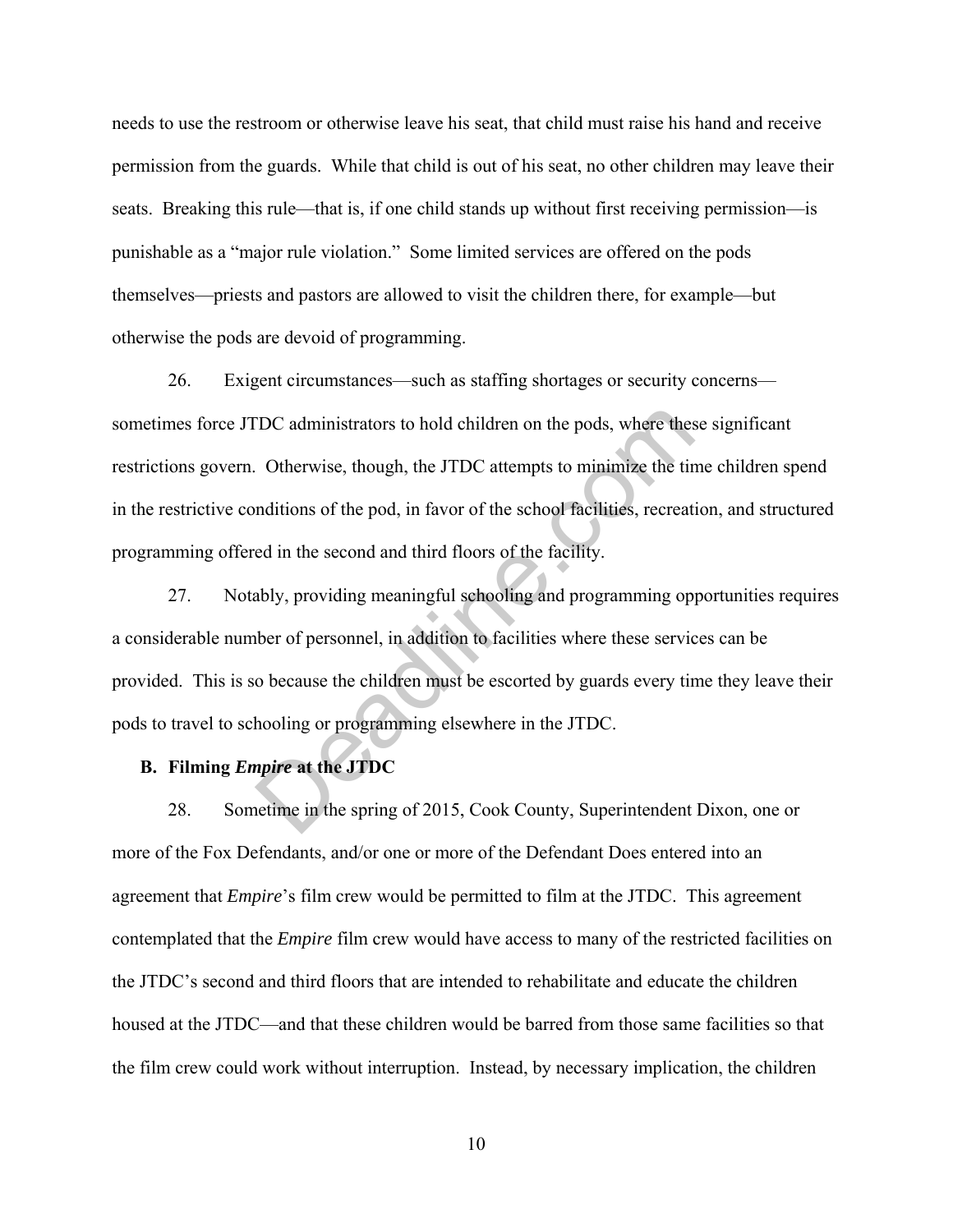housed at the JTDC would be confined to their cells and pods on the facility's upper floors. In reaching this agreement, the Defendants knew that filming *Empire* at the JTDC would result in the lockdowns and attendant restrictions on the children housed there.

29. The production and filming of *Empire* at the JTDC lasted two weeks in the summer of 2015, spread over three different shootings: June 21 through 26, July 13 through 16, and August 23 through 26.

30. The film crews that descended on the JTDC to conduct these shootings were enormous. *Empire* employed a film crew of approximately 250 in Chicago, and city permits taken in the name of "Fox Entertainment Group" show that each time *Empire* came to film at the JTDC, parking was suspended around the facility for as many as seven city blocks. These restrictions were needed to accommodate the large number of cargo vans, production trailers, motor homes, tractor-trailer rigs, crew vehicles, and other support vehicles used in filming.

31. During each of the three shootings *Empire*'s film crew—including dozens of production staff, actors, and extras—took over much of the JTDC's second and third floors. The Nancy B. Jefferson school's classrooms were largely occupied with film crews and production equipment. The JTDC's chapel was converted into an area for eating, and garbage cans were placed there for *Empire*'s crew to throw away trash. The library, which was normally used by children at the JTDC to read, study, and check out books, was made into crew support area. The infirmary was used as a film set, as were some of the JTDC's intake facilities. So was the JTDC's visiting area, where the children normally meet with their families. One area of particular focus for the film crew was the third floor open-air courtyard, which *Empire*'s crew used to film large, long-format scenes involving numerous actors and extras. employed a film crew of approximately 250 in Chicago, and f "Fox Entertainment Group" show that each time *Empire* suspended around the facility for as many as seven city bleeded to accommodate the large number of cargo va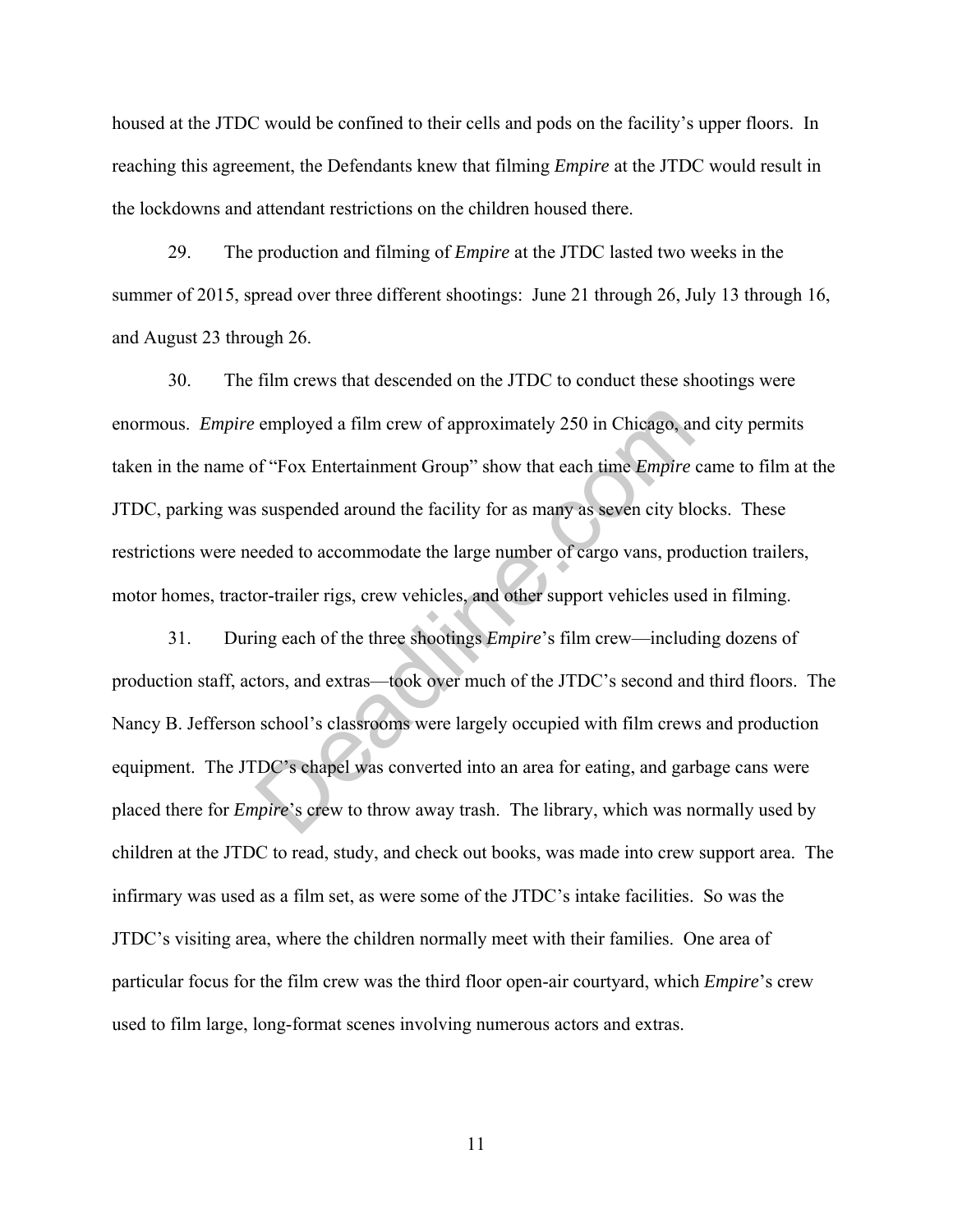32. *Empire* took over more than just the many facilities on the JTDC's second and third floors. Internal JTDC documents prepared to plan for the *Empire* filming indicate many staff were expected or directed to leave their normal duties in order to render services to the film crew instead. Some were chosen to act as extras in the show. Others were assigned to clean and clear out several areas in the building (this included removing children from some pods that the *Empire* crew wanted to use for filming), man the delivery docks to permit the free flow of film equipment, escort actors and crew members to and from the film set, keep *Empire*'s production crew from wandering around the facility, provide security for areas where filming was to occur, help escort filming equipment into place, and clean up after the crew. The *Empire* filming, in short, not only took over many of the facilities that furnished the schooling and structured programming that the JTDC was intended to provide; it also diverted a number of staff whose job it was to help fulfill the JTDC's rehabilitative mission.

33. As a result, the only place for the children housed at the JTDC was their cells and pods. That is where they were kept. To accommodate *Empire*, Superintendent Dixon and/or Defendant Does deliberately placed the JTDC on lockdown, confining the children to the jailstyle cell-and-pod arrangements in the JTDC's upper floors. This was not an accidental or inadvertent result of the filming. Rather, it was the planned method by which the JTDC was cleared out to make way for *Empire*'s film crew. In an internal JTDC document circulated among staff to organize the facility in preparation for *Empire*'s arrival, for example, the JTDC's custodial staff were instructed: metalline. The fact the security for areas where film<br>equipment into place, and clean up after the crew. The *Em*<br>cover many of the facilities that furnished the schooling and<br>the JTDC was intended to provide; it also dive

> Notify storeroom for additional supplies that the pods may need for increase of resident [*sic*] on pods. There will be a significant increase in utilization of custodial supplies. Toilet paper, C-fold towels, hand soap, hand sanitizer, garbage bags etc… [*sic*] will be needed.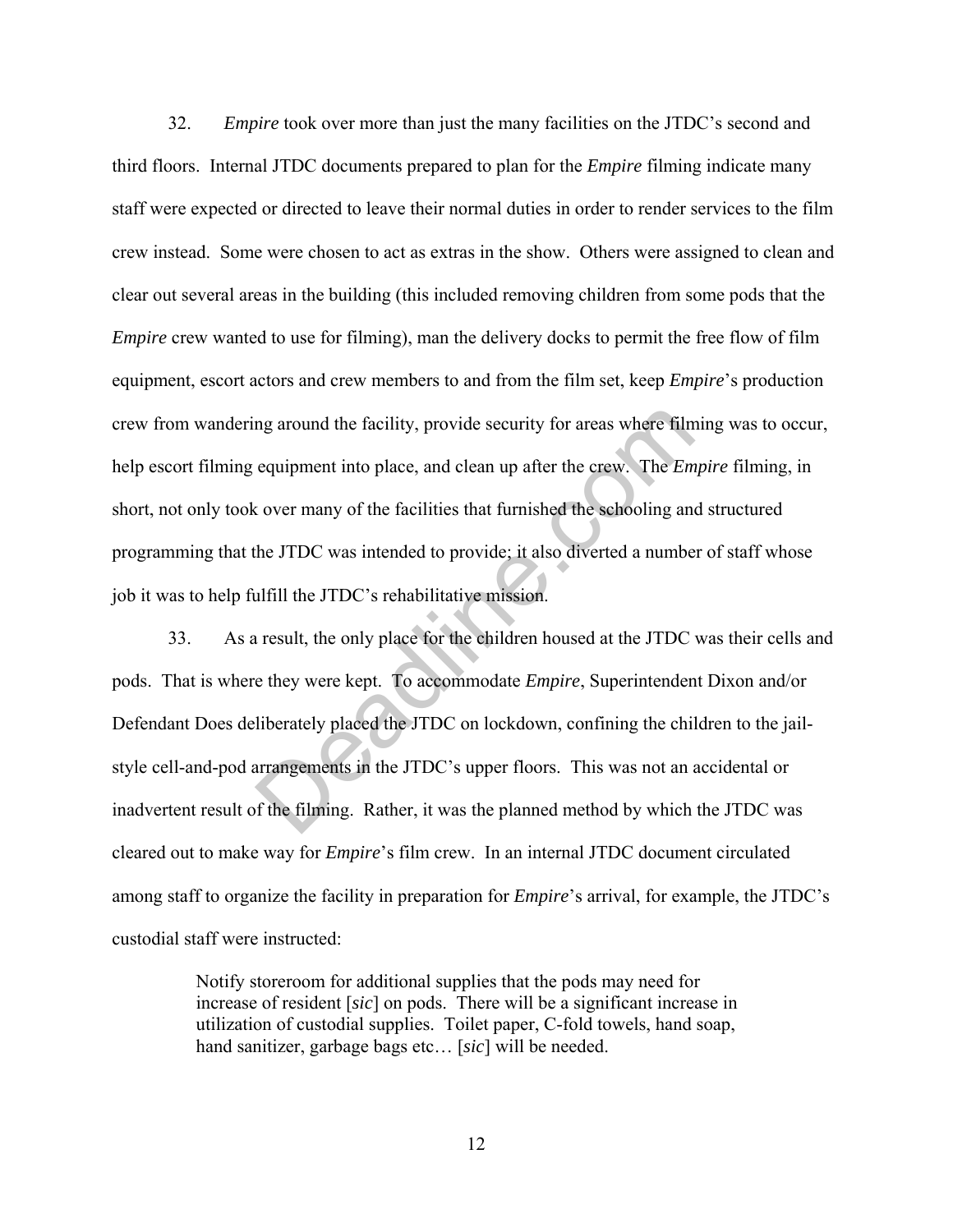34. When *Empire* arrived at the JTDC to film, the lockdown began with school. Instead of going down to their second-floor classrooms after breakfast as they normally would, the children remained on their pods. Nancy B. Jefferson teachers were ordered up into these areas, and instructed to go from pod to pod to teach their students. This was "school" in name only. The pods are not set up or even shaped like classrooms; instead, the teacher must stand in the midst of the seating that is arranged around the pod. There is no whiteboard or other teaching equipment for the instructor to use, and what supplies the teachers can bring to the pods are limited. What is more, during *Empire* filming many of the children whom the teachers had to instruct had not been allowed to move all day, and were going stir-crazy in what amounted to their own jail "day room." Indeed these obvious obstacles are why the Nancy B. Jefferson school facilities existed in the first place, and why the hundreds of children at the JTDC are escorted down to the school's second-floor classrooms on a daily basis. Up on the pods instruction was markedly less effective and often chaotic, and during the *Empire* filming teachers often did not appear in the pods at all. is more, during *Empire* filming many of the children whom<br>en allowed to move all day, and were going stir-crazy in wh<br>room." Indeed these obvious obstacles are why the Nancy<br>isted in the first place, and why the hundreds

35. Recreation was drastically reduced, and for many children it was eliminated. Because the JTDC's primary recreation facility—the third floor's open-air courtyard—was being used to film *Empire*, the children were banned from that area. (The courtyard is divided into three sections, separated by walls, which allows different groups of children to use the yard independently. The *Empire* film crew only filmed in one of the sections, but the children were still banned from the remainder of the yard.) This left the smaller gymnasium facilities in the JTDC's basement. But with limited space there, and the logistical challenge of bringing children down from the JTDC's upper floors during filming, there was a backlog and many children never received any recreation or exercise at all.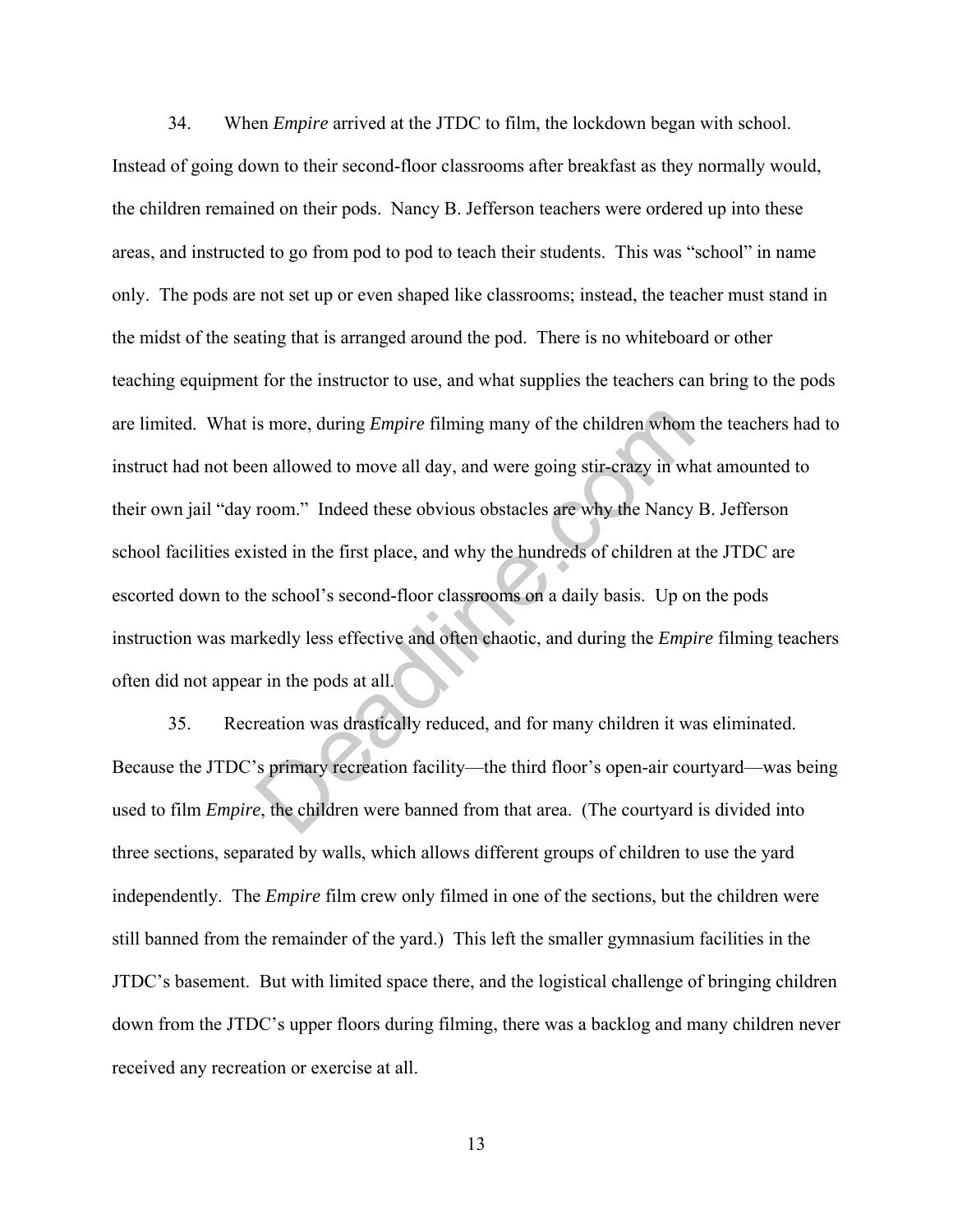36. Instead, in an evident attempt to comply with the letter of juvenile facility standards, many children were given "rec time" up on the pods themselves. An "instructor" would arrive and ask whether any of the children wanted to partake in "large muscle activity," by which the instructor apparently meant push-ups, sit-ups, and jumping-jacks, to be done among the tables on the pod. In other pods a ball would be introduced and the children would be told to play. Even these pretenses were often abandoned, and there was simply no recreation at all. At no point during the *Empire* filming were the children allowed outdoors, as they would have if they had been allowed to use the third floor courtyard.

37. For many of the children detained at the JTDC, visits with families were effectively eliminated during *Empire* filming. For others, visits were restricted and severely shortened, with parents, who normally waited just a few minutes to visit with their children for an hour or more, forced to sit in waiting rooms for hours on end, for the opportunity to see their children for markedly shortened visits. wed to use the third floor courtyard.<br>
many of the children detained at the JTDC, visits with famined during *Empire* filming. For others, visits were restricted<br>
ents, who normally waited just a few minutes to visit with

38. Other appointments were cancelled as well. For example, in order to seek medical attention the children can fill out sick-call slips on their pods. During normal operation, these requests usually receive prompt attention. The *Empire* film crew used the JTDC's infirmary to shoot scenes for the show, however, and during filming numerous sick call requests were ignored.

39. Structured programming for children was also cancelled. Most of the structured programming normally occurs on the JTDC's second floor, with some limited programming, such as a botany project that is run on the open-air courtyard, occurring on the third floor. Because the second and third floors had largely been taken over by *Empire*'s film crew, many of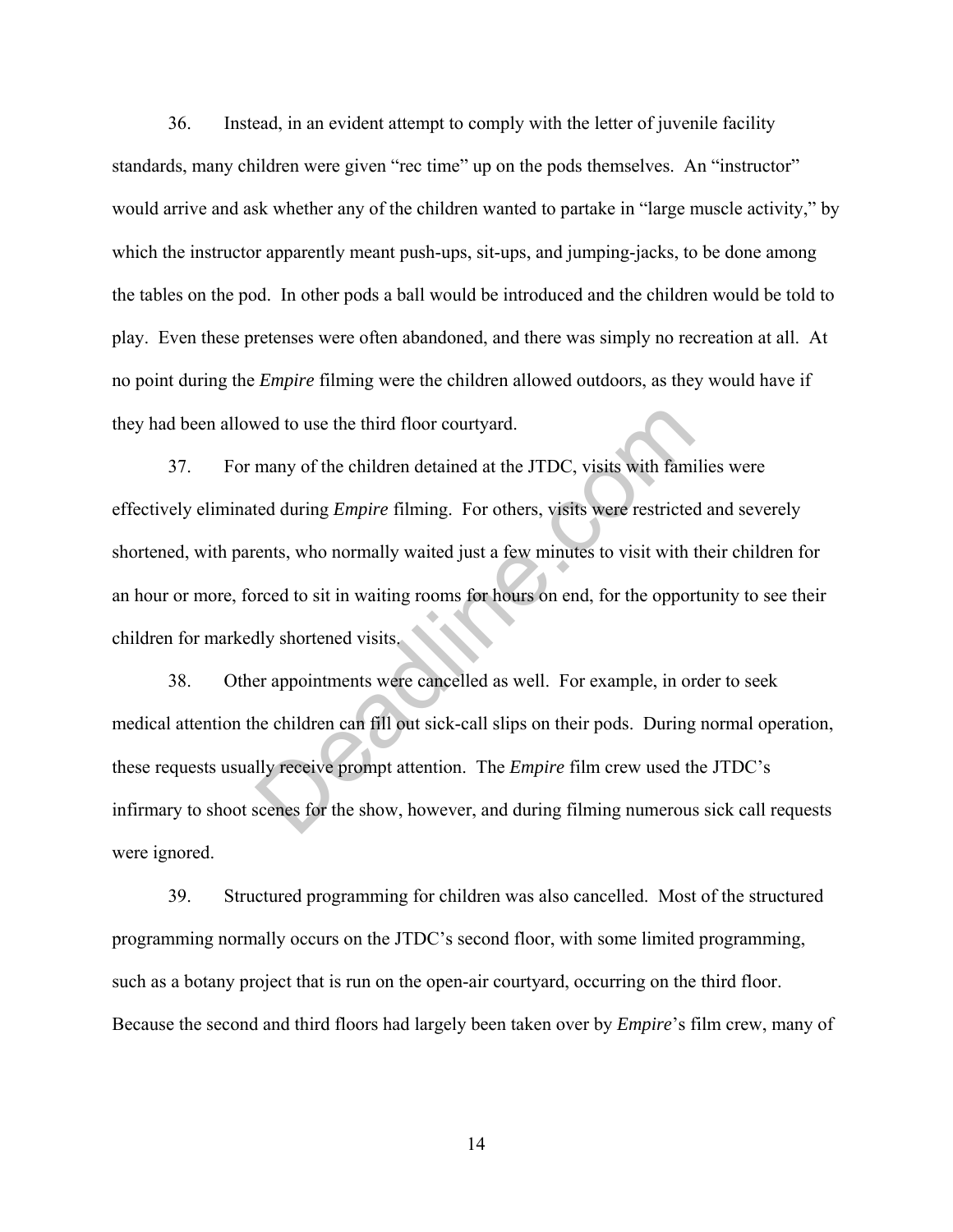the JTDC's after-school programs, including music and dance, were cancelled. Instead of attending these programs, children remained on their pods.

#### **C. Individual Experiences**

#### 40. **T.S.**

a. During the summer of 2015, T.S. was 16 years old and was housed in a JTDC living unit. Children on T.S.'s pod normally left the pod in the morning to attend class in the Nancy B. Jefferson school facilities on the second floor, which they attended through mid-afternoon. During the day, they had recreation time in the third-floor courtyard. They also took advantage of games and activities on the commissary area on the JTDC's second floor.

b. When *Empire* arrived to film, these routines were eliminated. T.S. and the rest of the children on his pod were held there. They were not allowed down to the Nancy B. Jefferson school facilities; instead, teachers would sometimes come up to the pods. This was a chaotic teaching environment. The teacher could not teach in front of the children, and had no whiteboard to instruct from. To make matters worse, the children on the pod, who had been prohibited from meaningful recreation, were going stir-crazy, and the pod was out of control. In this setting, teaching simply did not occur. attended through mid-afternoon. During the day, they had third-floor courtyard. They also took advantage of games a missary area on the JTDC's second floor.<br>When *Empire* arrived to film, these routines were elimined for t

c. During *Empire*'s filming, the children on T.S.'s pod did not leave for recreation. Instead a JTDC staff "instructor" would occasionally come to the pod and ask, "Who wants to do large-muscle?" This meant, apparently, that the children should do push-ups, sit-ups, and jumping-jacks in front of the seats they had been forced to sit in all day. After none of the children took the instructor up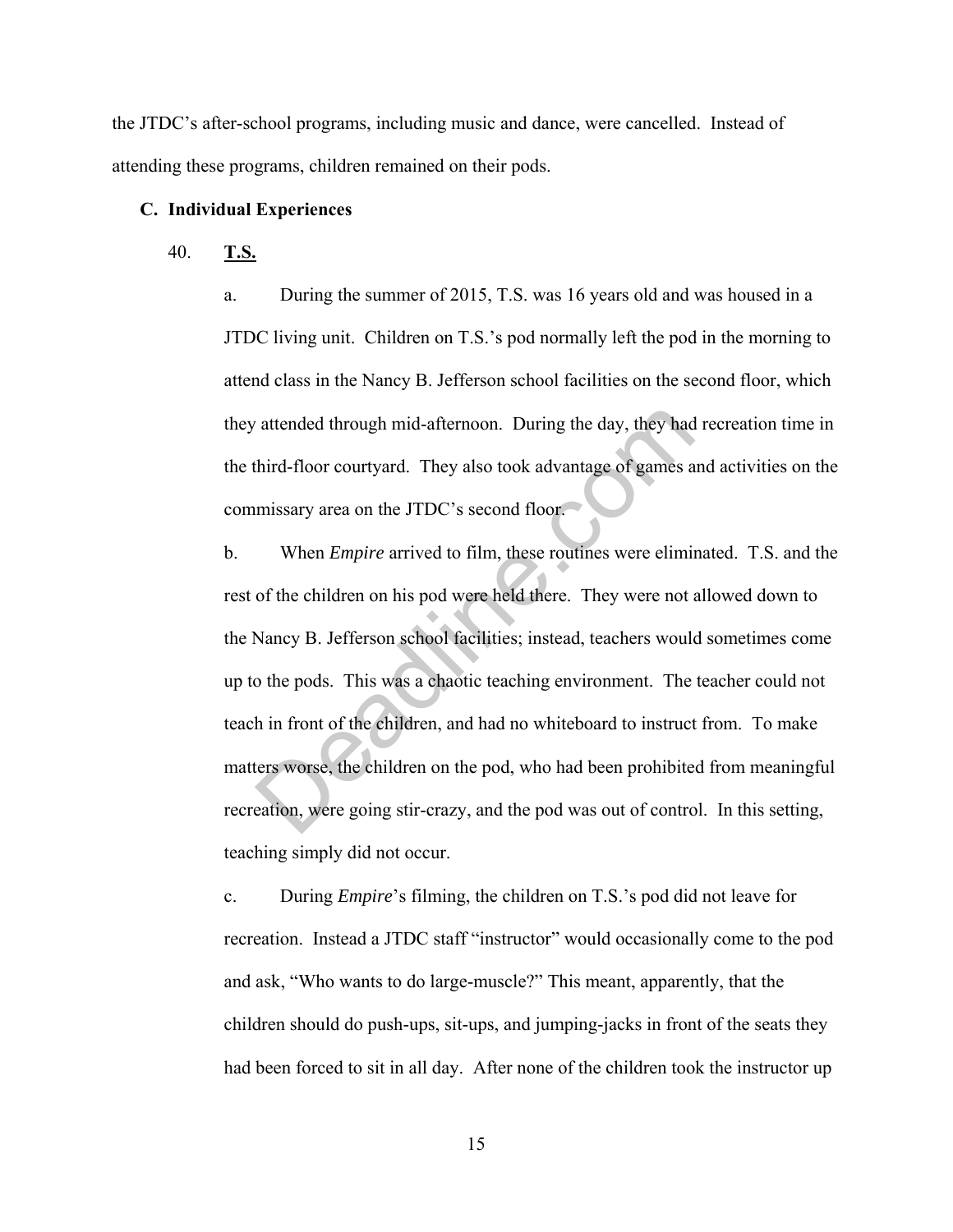on this "recreation" offer, he would leave the pod. Often, no instructor arrived at all. Sick call requests by children on T.S.'s pod were also ignored during filming, whereas during regular operation they were responded to relatively promptly.

d. T.S.'s visits with his mother were also interrupted and curtailed. During the JTDC's normal operation, T.S.'s mother visited him during the two visiting periods T.S. was allotted each week. To visit T.S., his mother would arrive during T.S.'s designated visiting time slots, which were in the late afternoon or early evening. Once she arrived, it would typically take 20 minutes for JTDC staff to locate T.S. and bring him to the visiting facilities on the second floor. T.S. and his mother would then be able to have a visit that typically lasted at least an hour.

e. During *Empire*'s filming, T.S.'s mother arrived at the designated time slot for her visit. Instead of bringing T.S. down, however, she, and several other parents who had arrived to visit during the same slot, were forced to sit in the waiting area. After around two hours had passed, she saw a large group of what appeared to be *Empire*'s cast or crew leave the building. Sometime thereafter, she was escorted to visit with T.S. in a room much smaller than the JTDC's normal visiting rooms. Instead of being allowed to visit for an hour, their visit was shortened significantly. by evening. Once she arrived, it would typically take 20 minds to locate T.S. and bring him to the visiting facilities on the and his mother would then be able to have a visit that typic our.<br>During *Empire's* filming, T.S

#### 41. **Q.B.**

a. During the summer of 2015, Q.B. was 16 years old and was housed in a JTDC living unit. Children on Q.B.'s pod normally attended classes at the Nancy B. Jefferson school throughout the day. The children on Q.B.'s pod were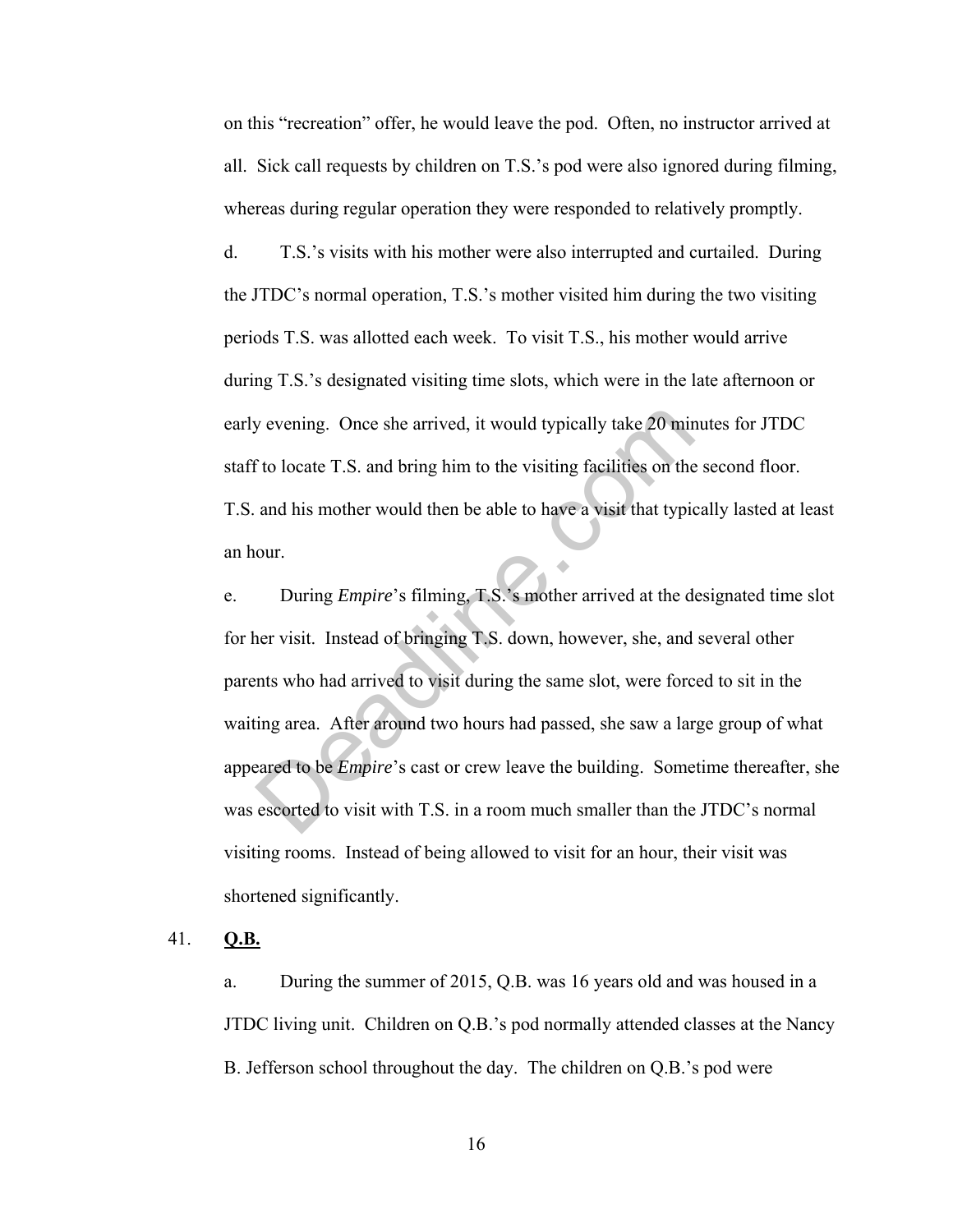provided with two recreation periods, one for gym class as part of their schooling, and another for an after-school recreation hour.

b. The schooling on the second floor, and the recreation hours, were important to Q.B. and the other the children because they provided a meaningful escape from the monotony of confinement on the pod. While on the pod the children were required to sit in one place, and could only move, one at a time, with prior permission. Even to stand up without first obtaining permission was treated as a major rule violation.

c. Q.B. had two visiting hours during the week, on Tuesdays and Saturdays, and during his confinement at the JTDC his father and his grandmother visited him frequently.

d. One day the children on Q.B.'s pod were told they would not be going down to the school, because *Empire* had arrived to film at the JTDC. During the *Empire* filming teachers occasionally came up to the pod to teach, but sometimes they did not. When they did arrive, the teaching environment was chaotic, as the children had been locked on the pod all day without any opportunity for movement. Children on Q.B.'s pod never received recreation during *Empire*'s filming, making time on the pod miserable. In addition to these restrictions, sick call requests put in by children on Q.B.'s pod were ignored. Normally such requests were responded to relatively promptly. Let as a major rule violation.<br>
Q.B. had two visiting hours during the week, on Tuesda<br>
during his confinement at the JTDC his father and his gran<br>
frequently.<br>
One day the children on Q.B.'s pod were told they wou<br>
in to

e. Q.B.'s grandmother visited him at the JTDC whenever she could. She works at a supermarket that frequently requires her to work over the weekends, however, making visits during Q.B.'s Saturday visiting slot difficult. After being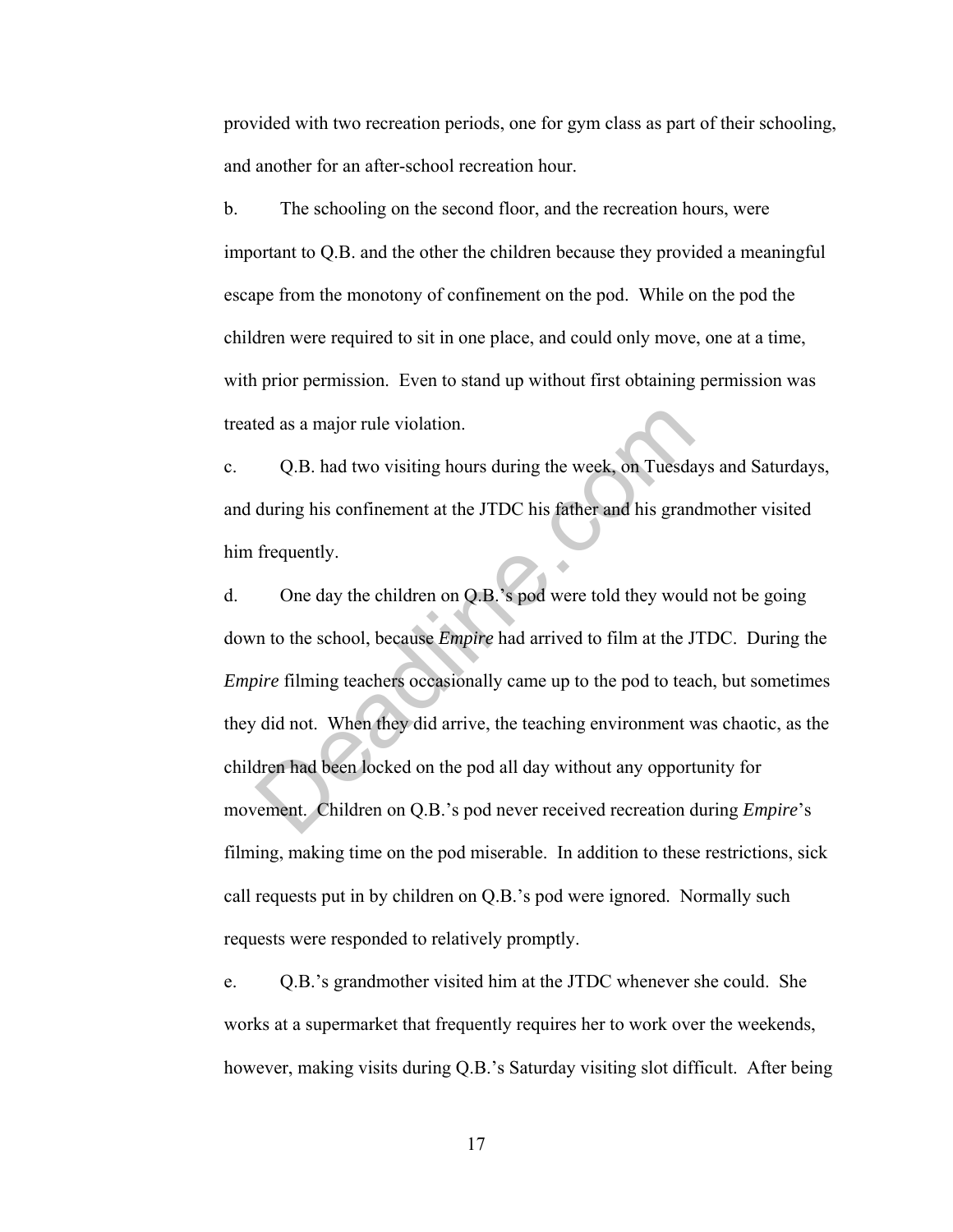unable to get time off to visit one Saturday, Q.B.'s grandmother asked her boss to take off of work Tuesday, so that she could visit her grandson. *Empire* was filming that day, however, and when she arrived at the JTDC during Q.B.'s visiting slot, she was told that visits in that time had been cancelled.

42. **N.T.**

a. N.T. is a 16-year-old boy who was housed at the JTDC. During normal operation, he and the other children in his unit would leave the pod after breakfast for classes downstairs at the Nancy B. Jefferson school facilities. They would attend school through the afternoon, with outdoor recreation in the third-floor courtyard during the school day. The children in N.T.'s unit participated in multiple after-school programs, including a drum circle and a dance class. During the two visiting periods that N.T. was allotted each week, either N.T.'s mother, his grandmother, or both would visit with him in the JTDC's visiting area. classes downstairs at the Nancy B. Jefferson school facilitiend school through the afternoon, with outdoor recreation in tyard during the school day. The children in N.T.'s unit patiple after-school programs, including a d

b. When Fox arrived to film *Empire*, N.T.'s unit was placed on lockdown. The children did not leave the pod for school. Instead, they remained in their pod, where they were told to remain in their seats. Movement was permitted only to one child at a time, after the child received permission. Some teachers came up to the pod, but there was no whiteboard board for writing, the teachers brought few materials, and teaching in the pod environment was ineffective. After-school programming was cancelled entirely, and N.T. was unable to visit with his mother or grandmother. Children in N.T.'s unit could only escape the monotony of the pod by buying "room time"—30 minutes alone in their cells—using points they earned for good behavior.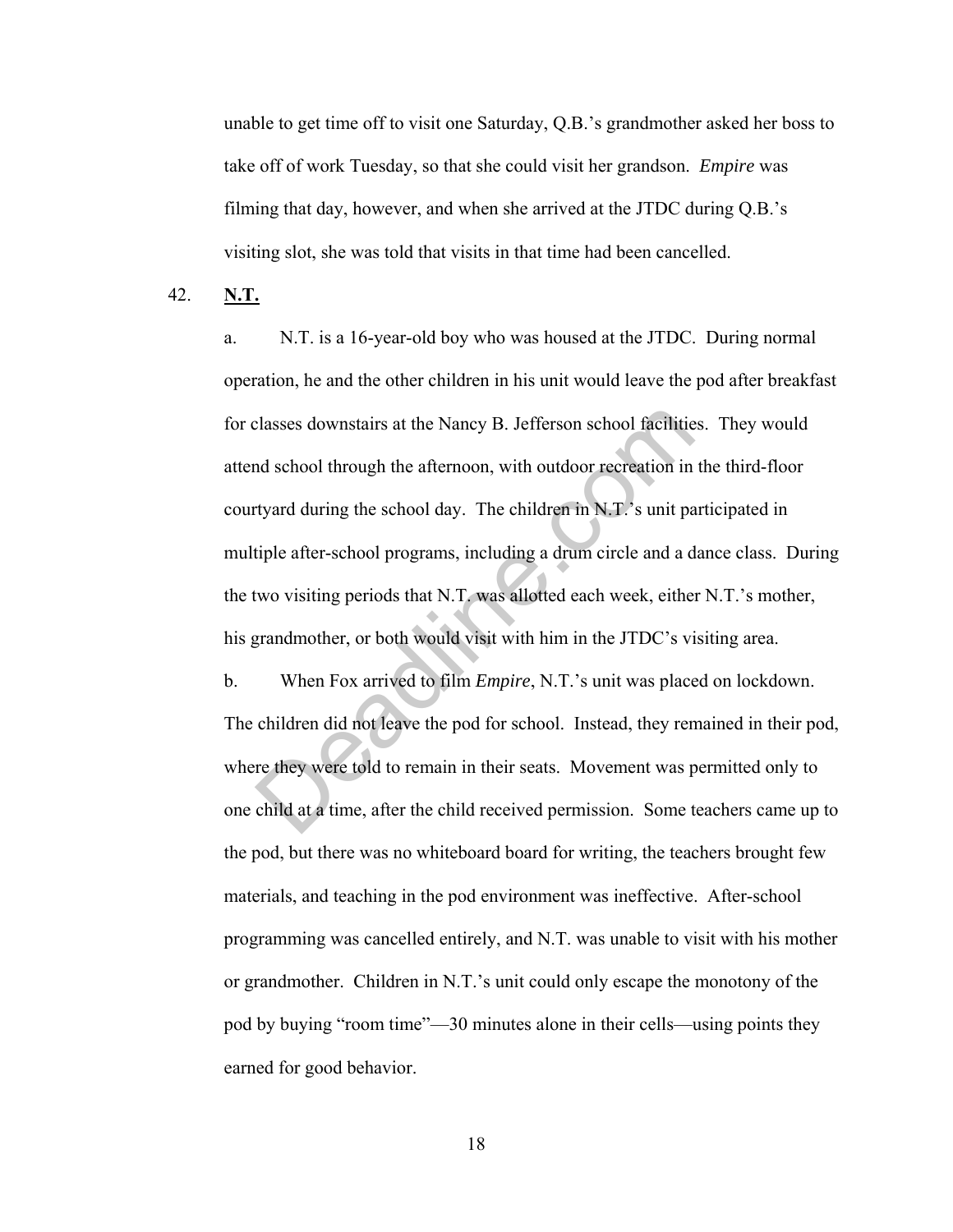c. During lockdown the children in N.T.'s unit were taken to the gymnasium facilities in the JTDC's basement, but only occasionally, apparently because administrators from different pods were fighting for scarce recreation time slots there. As a substitute the children were given "recreation" in their pods, during which they were allowed to play cards or write letters. Otherwise, the children were confined to their chairs on the pod and not allowed to move.

#### 43. **G.M.**

a. G.M. is a 16-year-old boy who was housed in the JTDC's intake unit when *Empire* arrived to film. Children in the intake unit are normally allowed out of their cells the entire day. They take breakfast in their pods, are allowed some activities there, and are given recreation either in the basement gymnasium facility or the third-floor open-air courtyard. There is also an area in the intake unit where the children can watch television. G.M. is a 16-year-old boy who was housed in the JTDC<br>n *Empire* arrived to film. Children in the intake unit are no<br>neir cells the entire day. They take breakfast in their pods, a<br>vities there, and are given recreation eit

b. The intake unit is on the third floor and was thus close to much of the filming that occurred for *Empire*. While *Empire* was filming, G.M. was not allowed out of his cell. He was given meals in his cell and was instructed to be quiet. He was allowed out of his cell only for dinner, and then returned to the cell for the evening.

44. **D.G.**

a. D.G. is a 16-year-old boy who was housed in a JTDC living unit on the JTDC's third floor. Children in his unit normally left the pod to attend school in the Nancy B. Jefferson classrooms on the JTDC's second floor, and they would participate in structured programming later in the day.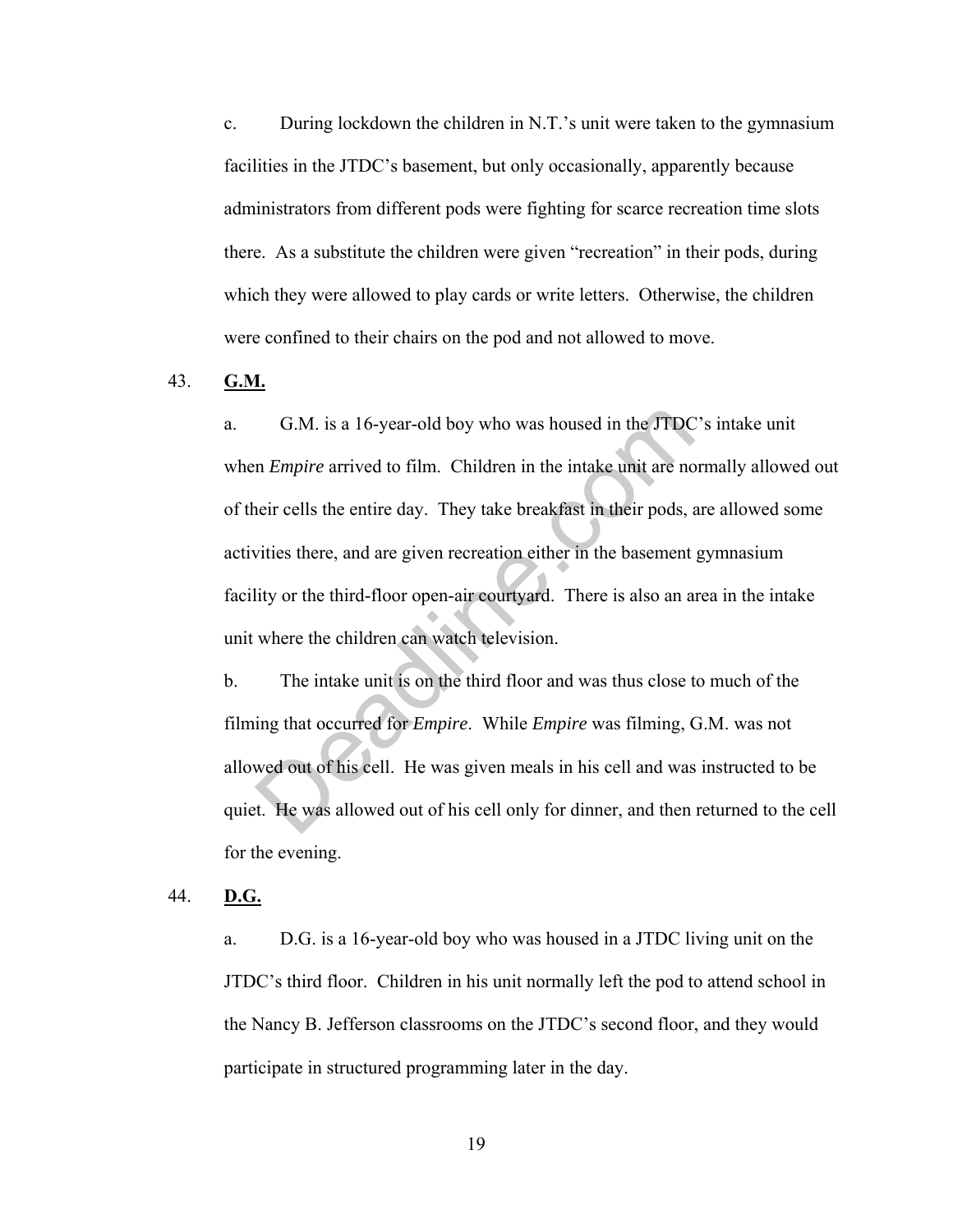b. When *Empire* arrived to film at JTDC, the children did not leave the pod for school. Instead, teachers came to the pod, though the instruction was much less effective than instruction in the Nancy B. Jefferson school facilities. Eventually no teachers came to the pods.

c. Otherwise there was a television on the pod, turned on at low volume. Some children watched the television, but in all events, the children on D.G.'s pod were told not to speak, even at conversational levels. At times during the lockdown, the guards attempted to provide the children with "recreation," but this consisted of a red rubber ball that was given to the children in the pod. During the *Empire* filming the children on D.G.'s pod were not permitted to leave the pod for recreation. down, the guards attempted to provide the children with "resisted of a red rubber ball that was given to the children in to *vire* filming the children on D.G.'s pod were not permitted teation.<br> **Computed at JTDC Were Inju** 

### **D. The Children Housed at JTDC Were Injured by The Lockdown**

45. As a proximate result of the *Empire* lockdown, the children housed at the JTDC suffered harm.

46. The lockdown interrupted and degraded the rehabilitation and structured programming that is designed to address the problems, many of them very serious, that brought the children to the JTDC. This includes the children's education and schooling, which was degraded and often eliminated as a result of the lockdown.

47. The lockdown was also psychologically damaging to children in and of itself. Placing children for days on end under the forced idleness that governed in the pods is psychologically and emotionally harmful. This is particularly so for a vulnerable population like the children housed at the JTDC, many of whom come from unstable or broken homes and suffer from psychological trauma and diagnosed psychological impairments.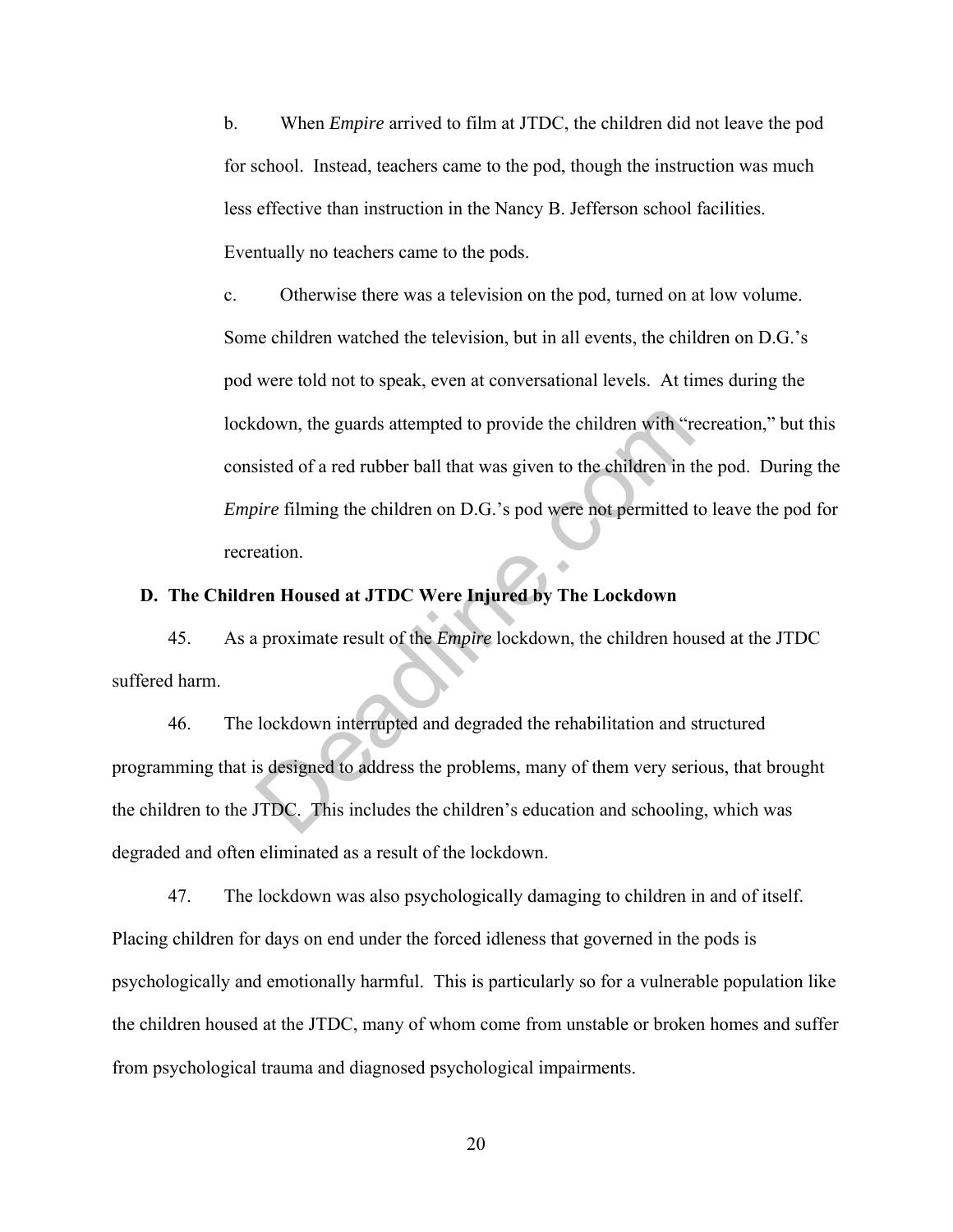48. As a proximate result of the lockdown, the children housed at the JTDC were also subject to an increased the risk of physical violence. It is well established that depriving children housed in juvenile facilities of meaningful opportunities for recreation and structured programming, and instead forcing them into idleness on their pods, increases the risk of confrontation and violence among the children themselves. The *Empire* lockdowns created just such a hazard for the children at JTDC, increasing risk from attack or altercation with other children there.

#### **E. The Defendants Profited From Locking Down JTDC**

49. The Defendants profited as a proximate result of the JTDC lockdown.

50. The Fox Defendants profited from using the JTDC's incarceration facilities as the primary set for two highly profitable *Empire* episodes. Scenes shot at JTDC were featured prominently in the first two episodes of *Empire*'s second season, accounting for more than a third of the running time in each. These episodes were immensely profitable. Advertisers paid \$750,000 per 30-second advertising spot in Episode 1, and \$600,000 per 30-second spot in Episode 2. An advertising industry publication called these rates "astonishing." dants Profited From Locking Down JTDC<br>Defendants profited as a proximate result of the JTDC lock<br>Fox Defendants profited from using the JTDC's incarcerat<br>highly profitable *Empire* episodes. Scenes shot at JTDC w<br>first two

51. In addition to this revenue, the Fox Defendants realized profits from *Empire* by broadcasting these episodes overseas, as well as licensing the episodes, streaming them over the internet, and selling them for download. In reports to investors covering this period, Defendant Twenty-First Century Fox, Inc. noted that *Empire* was highly profitable and had contributed significantly to the company's revenues.

52. These profits were the result of joint effort by the Fox Defendants. Defendant Twentieth Century Fox Television, Inc. was the producer of both episodes featured at the JTDC, which were broadcast by Fox Broadcasting Company, Inc.; the two companies, which share joint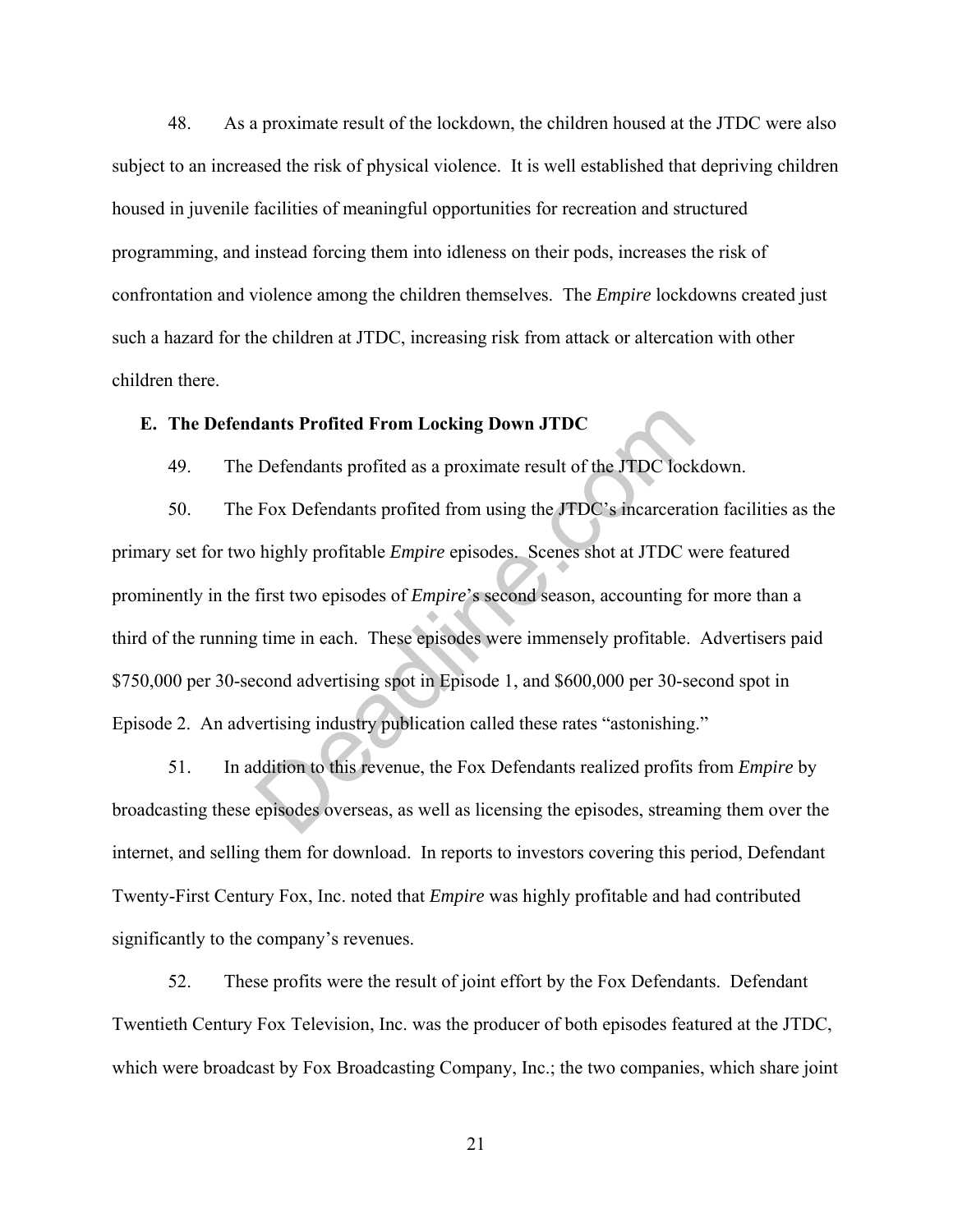CEOs, work closely together to design programming, including *Empire*, that will maximize Fox's revenue. Indeed, one reason for *Empire*'s multiple visits to the JTDC was that Fox Broadcasting Company, Inc. and Twentieth Century Fox Television, Inc. demanded that certain scenes set at the JTDC be re-filmed. In particular, one of the characters in the *Empire* episodes filmed at the JTDC, played by comedian Chris Rock, had originally been depicted as a cannibal. After they learned about this depiction, executives of the Fox Broadcasting Company, Inc., Twentieth Century Fox Television, Inc., and/or one or more of the Defendant Does acting as an agent for the Fox Defendants, ordered that certain scenes at the JTDC be re-shot to change this depiction. The JTDC was placed on lockdown at least in part to accommodate these demands.

53. Defendant Fox Entertainment Group, Inc. was involved in the production of these episodes, having, for example, secured the parking permits for filming at the JTDC. Profits from the episodes flowed through Fox Television Group and Fox Networks Group, Inc. to Defendant Twenty-First Century Fox, Inc. befendants, ordered that certain scenes at the JTDC be re-sh<br>DC was placed on lockdown at least in part to accommodate<br>endant Fox Entertainment Group, Inc. was involved in the p<br>or example, secured the parking permits for

54. Cook County and/or certain Defendant Does profited from *Empire*'s filming as well, receiving "reimbursement" revenue connected with the use of the JTDC.

# **F. Cook County's Final Decision Maker Regarding JTDC's Operation Knew About and Approved Of the Lockdown**

55. From the facts available, Named Plaintiffs allege that the person who exercises final decision-making authority regarding operation of the JTDC, Chief Judge Timothy Evans, knew about and approved the filming of *Empire* at the JTDC, and the facility's consequent lockdown.

56. As described herein, the *Empire* lockdown occurred during a high-profile transition in which Judge Evans took control of the JTDC for the first time, and it is simply not plausible that Superintendent Dixon, who had just started his job, would authorize the *Empire*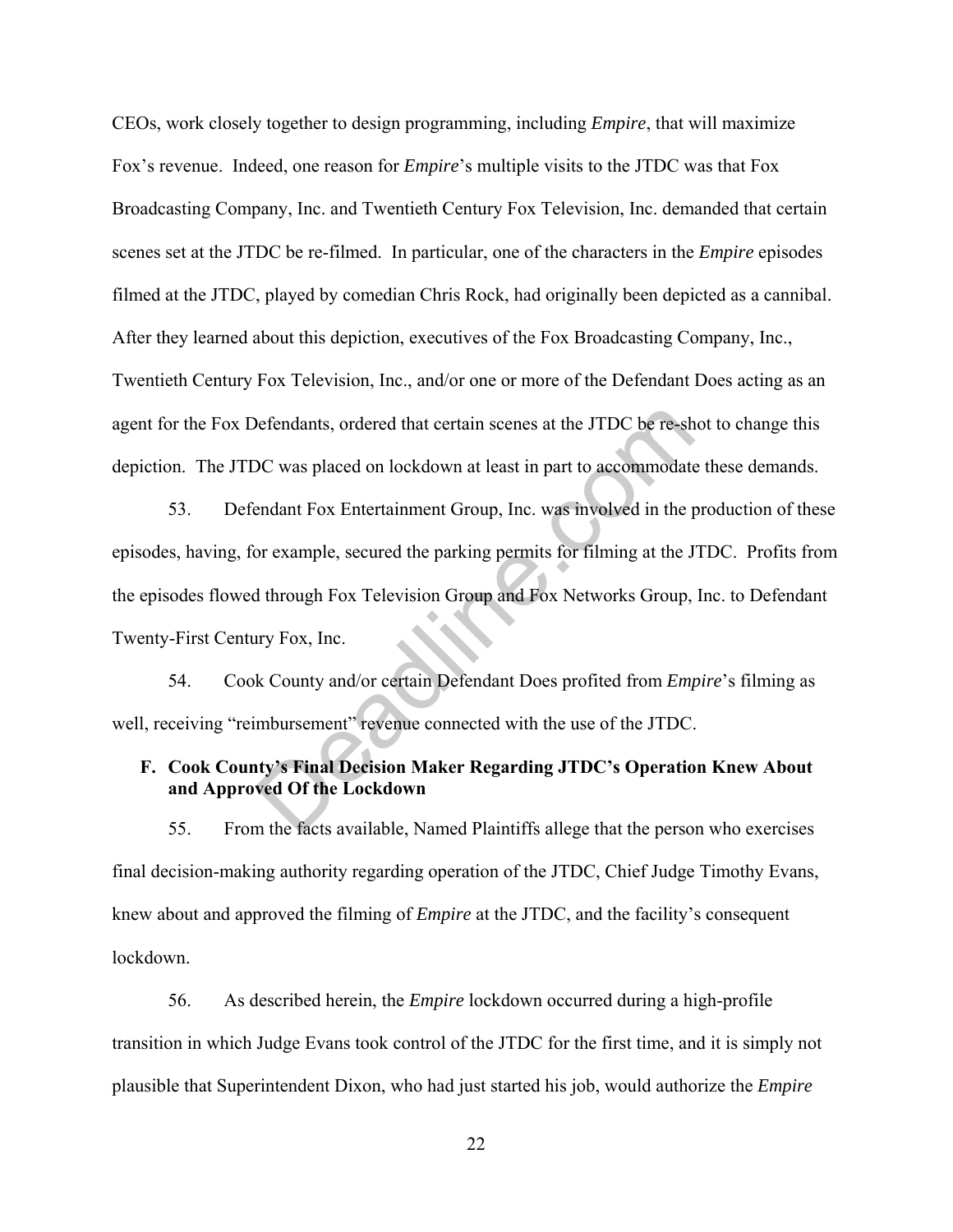filming and lockdown without first checking with his new boss. And indeed, as described herein, Superintendent Dixon implied in correspondence that Chief Judge Evans was aware of the filming, and had approved of it.

57. In the summer of 2015, the JTDC was starting a new chapter in its administration. Sixteen years earlier, in 1999, a federal civil rights lawsuit was filed against Cook County, alleging systematic mistreatment and neglect of children housed at the JTDC. *See Doe v. Cook County*, 99-cv-3945 (N.D. Ill.).

58. The *Doe* parties originally entered into a settlement agreement under which Cook County would improve conditions at the JTDC. In 2007, though, after concluding that the County was not complying with the agreement's terms, the District Court appointed a federal temporary administrator to operate the JTDC and bring it into compliance. On January 1, 2008, a few months after the federal District Court took over the JTDC, the Illinois Legislature enacted a reform measure that transferred final decision making authority over the JTDC's operation from the Cook County Board President to the Chief Judge of Cook County. Notwithstanding this intra-County transfer of authority, the JTDC would remain under control of the federal District Court's temporary administrator for the next several years. Doe parties originally entered into a settlement agreement<br>rove conditions at the JTDC. In 2007, though, after conclude<br>mplying with the agreement's terms, the District Court apportant<br>trator to operate the JTDC and bring

59. Years later, the District Court finally determined that Cook County was capable of reassuming operation of the JTDC, and it ordered that control of the JTDC be transferred from the temporary federal administrator back to Cook County in 2015.

60. In preparation for the JTDC's transfer back to Cook County's control, Chief Judge Evans, who at all relevant times has been Chief Judge of Cook County, appointed Leonard Dixon as the JTDC's new superintendent. This was a high-profile selection. Judge Evans announced his choice with a lengthy press release, and held a joint press conference with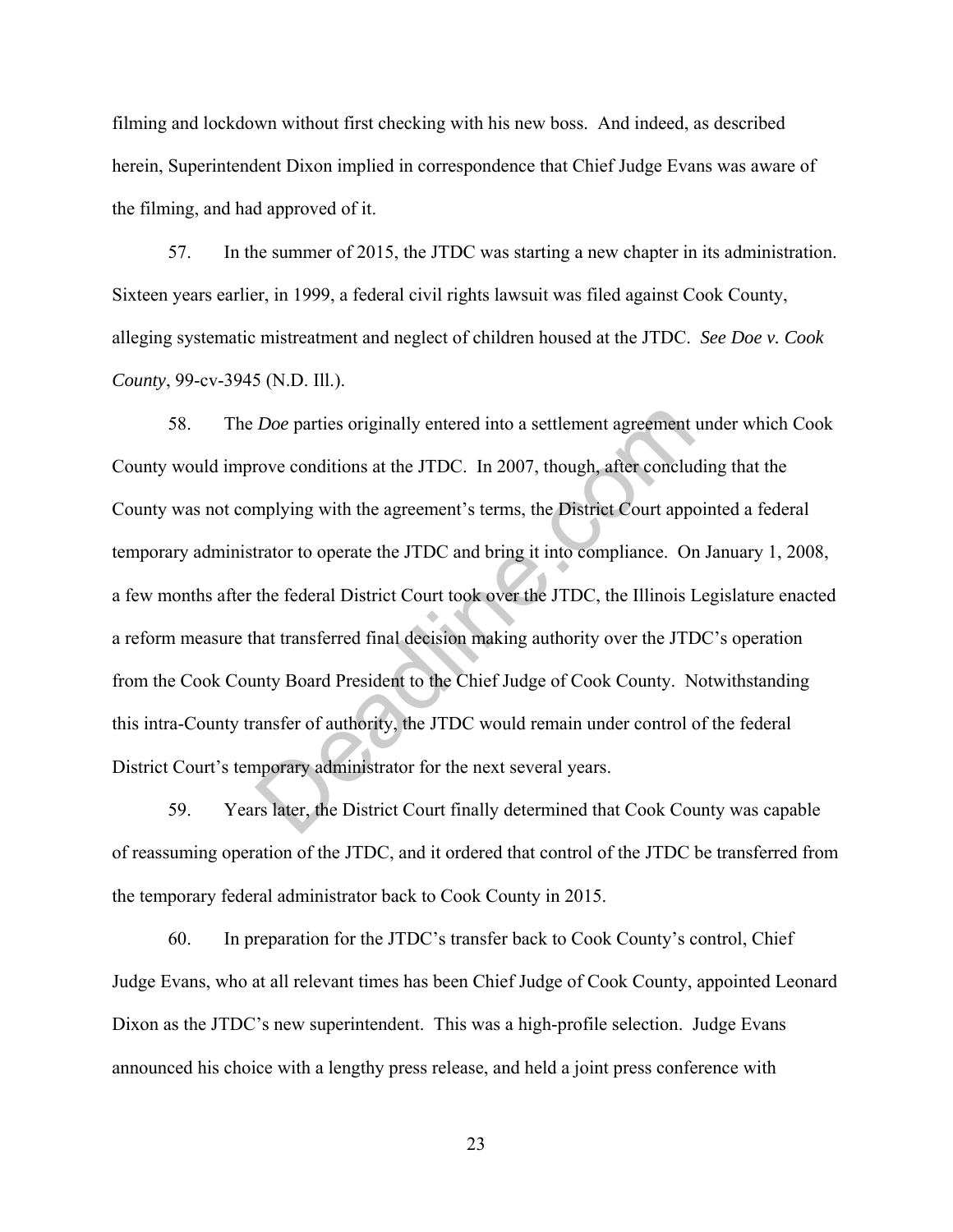Superintendent Dixon to discuss Dixon's appointment and Cook County's impending takeover of the JTDC. The transfer was the object of intense media scrutiny, and Judge Evans and Superintendent Dixon gave media interviews on the subject. In these press events and interviews, both men stressed that their priority in reassuming control of the JTDC would be the care for and welfare of the children housed there. They also stressed the need to provide the children housed at the JTDC with a non-penal environment that had structured programming, to help the children cope with difficulties in the outside world once they left the facility.

61. The federal District Court finally transferred administration of the JTDC to Cook County's control on May 20, 2015. *Empire* arrived to film four weeks later, on June 21.

62. It is exceedingly unlikely that Superintendent Dixon, who oversaw the JTDC's daily operations, would have allowed *Empire* to film there without Judge Evans's approval. Dixon, who has held high-profile positions in the juvenile corrections field for decades, had become the JTDC's superintendent just four weeks earlier when it was placed under Judge Evans' control, for the very first time. And as noted above, Judge Evans had publicly expressed keen interest in this transfer. Under these circumstances, it would be implausible to suggest that an experienced administrator like Superintendent Dixon would have placed the JTDC on lockdown so that a large television crew could use it as a film set, without first checking with his boss. federal District Court finally transferred administration of a May 20, 2015. *Empire* arrived to film four weeks later, o exceedingly unlikely that Superintendent Dixon, who over ould have allowed *Empire* to film there wi

63. And indeed, in contemporaneous correspondence Superintendent Dixon implied that he had just such approval from Chief Judge Evans. In July 2015, an attorney wrote to Superintendent Dixon to express concern about reports the attorney had received that JTDC had been placed on lockdown so that Fox could film *Empire* there. Superintendent Dixon responded by formal letter on July 24, 2015. He acknowledged that *Empire* had filmed at JTDC, but he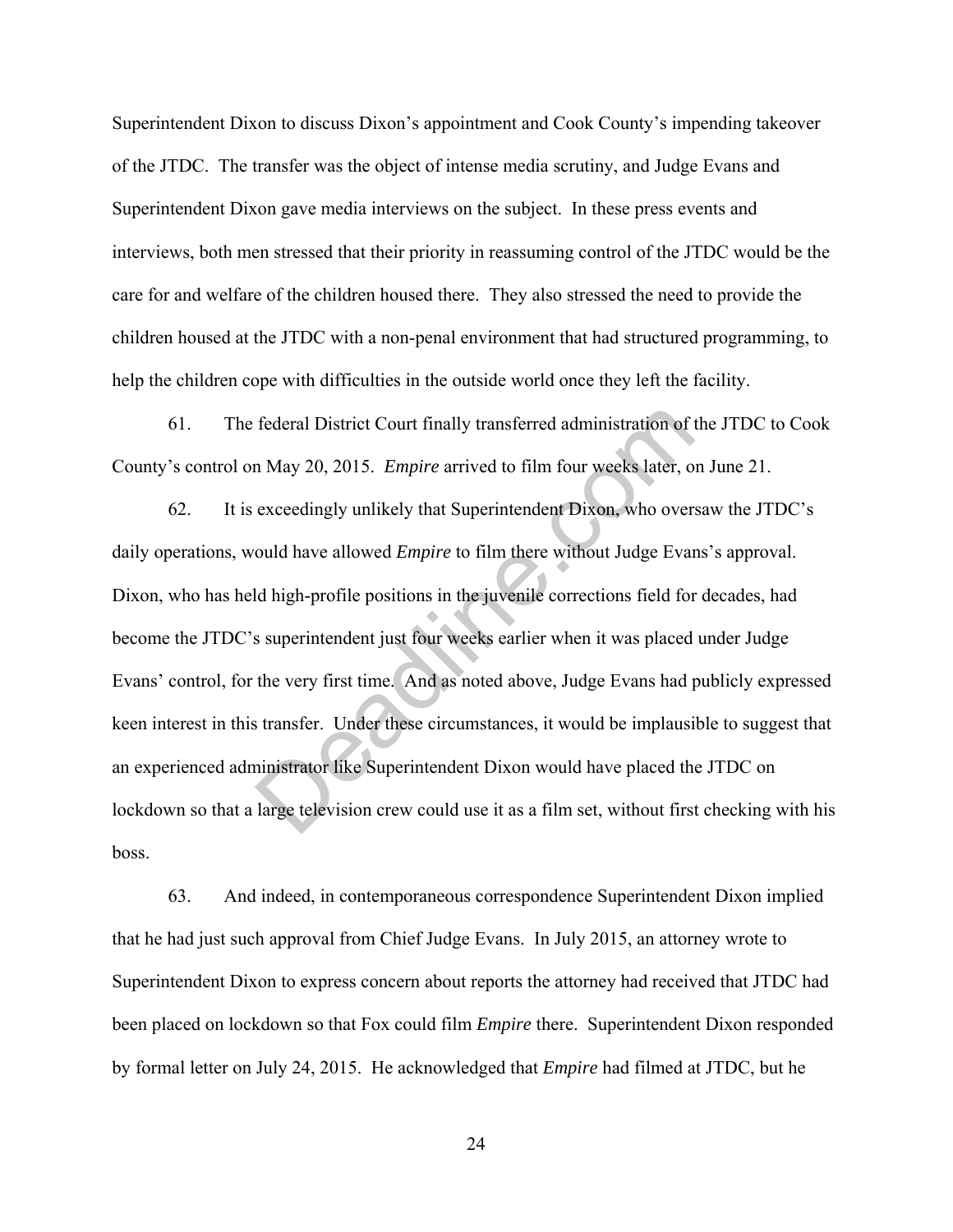claimed that the experience for the children had been positive, and they hadn't been inconvenienced in any way. The letter's closing "courtesy copy" notation indicated that Dixon was sending a copy of the letter to Dr. Beverly Butler, whom the letter noted represented the office of the Chief Judge. Indeed, Dr. Butler was Chief Judge Evans' special assistant for the transition of the JTDC to Chief Judge's control. It is reasonable to infer that Superintendent Dixon's purpose in copying Dr. Butler on the letter was to imply that Judge Evans was aware of, and had approved of, the *Empire* filming. Crediting Superintendent Dixon this implication, and considering the circumstances discussed above, it is reasonable to infer that Chief Judge Evans knew that the JTDC was being used as a film set for *Empire*, and that he had approved of it.

#### **Class Allegations**

64. Named Plaintiffs seek to pursue claims for a class of others similarly situated pursuant to Rule 23(b)(1)(B) and/or Rule 23(b)(3) of the Federal Rules of Civil Procedure.

65. Named Plaintiffs seek to represent a class consisting of all children housed at the JTDC when the facility was placed on lockdown during the filming of *Empire* in the summer of 2015. cumstances discussed above, it is reasonable to infer that Cl<br>
C was being used as a film set for *Empire*, and that he had a<br> **Class Allegations**<br>
and Plaintiffs seek to pursue claims for a class of others sim<br>  $B(b)(1)(B)$ 

66. *Numerosity—*The individuals in this class are so numerous that joinder of all members is impractical. There are between 250 and 400 children housed at JTDC during normal operation.

67. *Commonality—*There are questions of law and fact common to this class. Among those questions are:

- Whether *Empire* was filmed at the JTDC during the summer of 2015.
- Whether the JTDC was placed on lockdown in order to facilitate this filming.
- Whether locking down the children at the JTDC in order to facilitate the filming of a commercial television show is an action reasonably related to a legitimate governmental interest.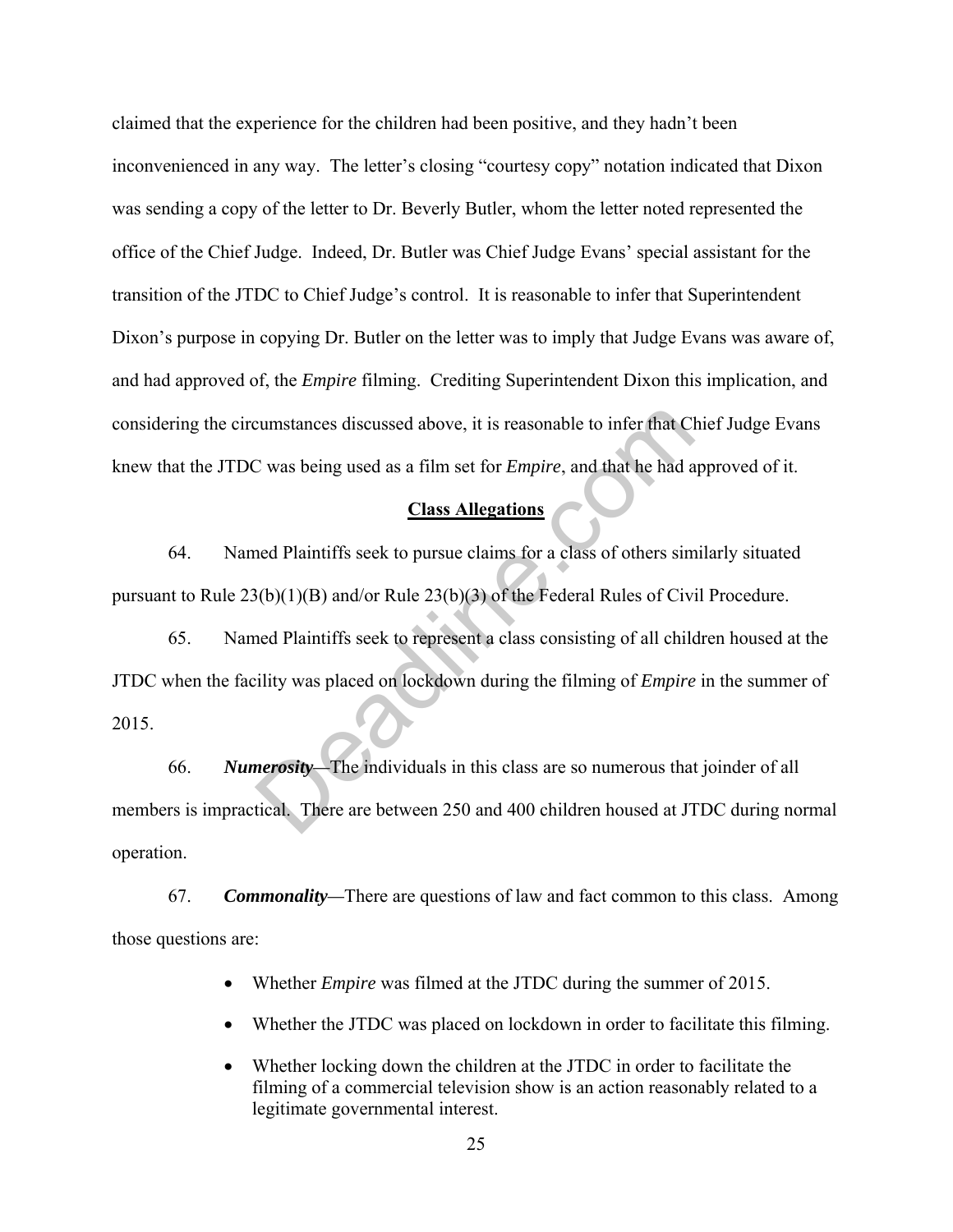- Whether it was a breach of fiduciary duty to place the children housed at the JTDC on lockdown so that *Empire* could be filmed there.
- Whether the Fox Defendants and Defendant Does acted jointly with the JTDC's administrators to place the children housed at the JTDC on lockdown in order to film scenes for *Empire*.
- Whether the Defendants conspired with one another to place the children at the JTDC on lockdown in order to realize a profit from the filming of *Empire*.
- Whether locking down children housed at the JTDC in the manner described in the complaint created an increased risk of physical violence.
- Whether locking down the children housed at the JTDC in order to film *Empire* departed substantially from generally accepted professional standards for the operation of juvenile facilities.
- Whether locking down the children housed at the JTDC in order to film *Empire* violated their Due Process rights under the U.S. Constitution.
- Whether locking down the children housed at the JTDC in order to film *Empire* effected an unreasonable seizure in violation their rights under the U.S. Constitution. Empire departed substantially from generally accepted prof<br>for the operation of juvenile facilities.<br>Whether locking down the children housed at the JTDC in empire violated their Due Process rights under the U.S. Com<br>Wheth
- Whether the profits that the Defendants realized from locking down the JTDC in order to film *Empire* were unjustly obtained.
- Whether the Defendants are subject to disgorgement of the profits they realized by placing the children at the JTDC on lockdown in order to film *Empire* there.
- Whether the Defendants are subject to nominal damages for placing the children housed at the JTDC on lockdown in order to film *Empire* there.
- Whether the Defendants are subject to punitive damages for placing the children housed at the JTDC on lockdown in order to film *Empire* there.
- Whether the Defendants are subject to actual damages for placing the children housed at the JTDC on lockdown in order to film *Empire* there.
- 68. *Typicality*—Named Plaintiffs' claims are typical of the claims of the Class.

Named Plaintiffs were housed at the JTDC when the children at the facility were placed on

lockdown in order to facilitate filming for *Empire*. Their treatment in being placed on lockdown

is typical of other children housed at JTDC who were placed on lockdown in order to facilitate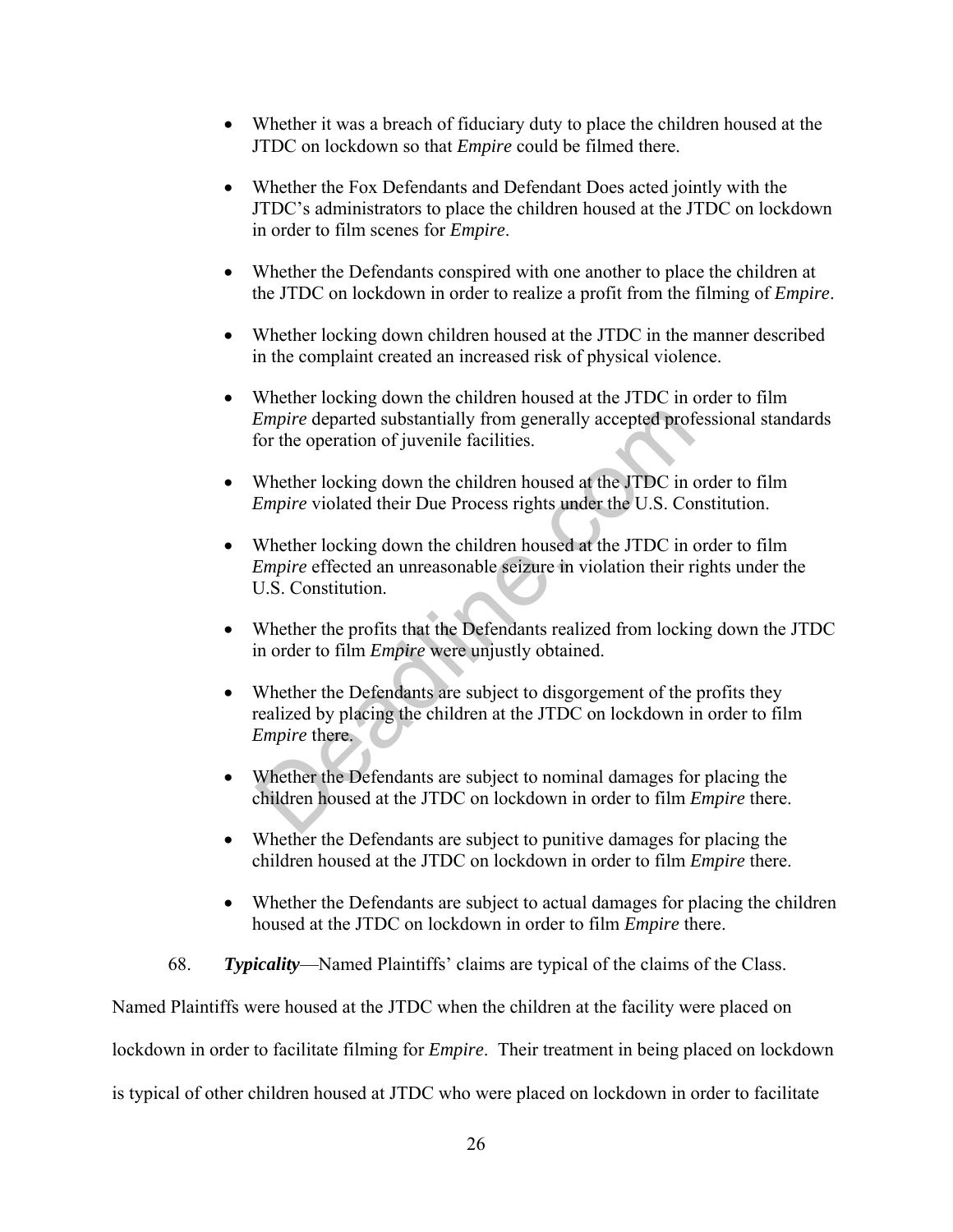the filming of *Empire*. Named Plaintiffs seek to prove that the locking down of the children housed at the JTDC in order to facilitate the filming of *Empire* violated the constitutional and state-law rights of the children subjected to the lockdown, and that the Defendants are subject to nominal damages, actual damages, punitive damages, and disgorgement for the profits resulting from this misconduct.

69. *Adequacy—*Named Plaintiffs will fairly and adequately represent the interests of the class. They are represented by skilled counsel with experience in complex civil litigation, class actions, and litigation concerning constitutional and prisoners' rights. Attorneys Stephen H. Weil, Pamela Hanebutt, and Susan Razzano have decades of experience in complex civil litigation, including class action litigation. The attorneys also have substantial experience in litigation under Section 1983, including individual and class-action litigation on behalf of jail and prison inmates. itigation concerning constitutional and prisoners' rights. A<br>anebutt, and Susan Razzano have decades of experience in<br>g class action litigation. The attorneys also have substantial<br>tion 1983, including individual and clas

70. *Rule 23(b)(1)(B)*—Named Plaintiffs' claims for disgorgement, among other remedies, are certifiable under this rule because adjudications with respect to individual members of the class will as a practical matter be dispositive of the interests of the other members of the class.

71. *Rule 23(b)(3)*— Named Plaintiffs' claims for actual damages, among other remedies, are certifiable under this rule because the questions of law and fact common to the class predominate over any individual issues, and a class action would be superior to other methods for fairly and efficiently adjudicating this controversy.

#### **COUNT I - 42 U.S.C. § 1983 (All Defendants—Due Process)**

72. Each paragraph of this complaint incorporated as if fully restated here.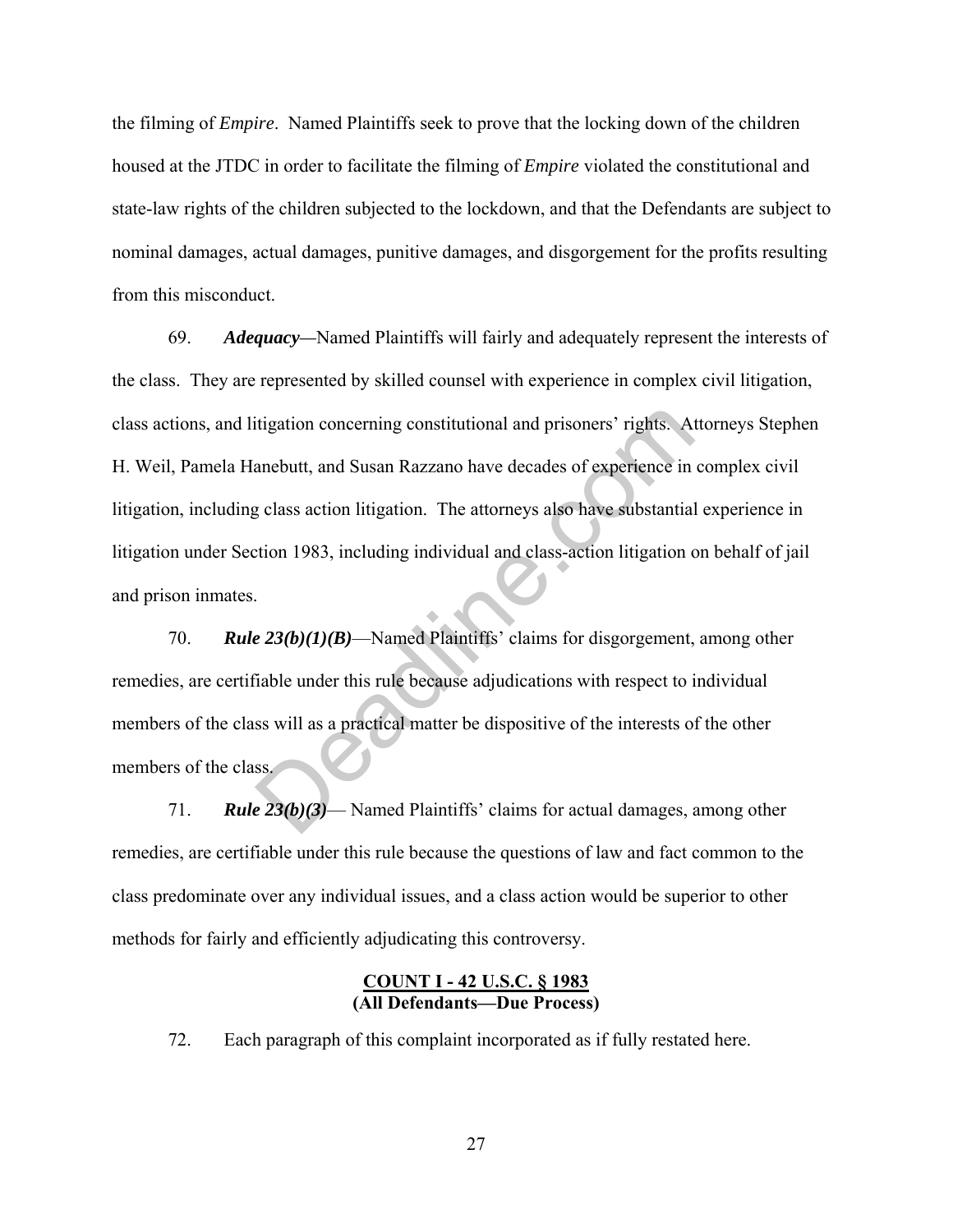73. As described more fully herein, each of the Defendants subjected Named Plaintiffs and similarly situated children at the JTDC to lockdown, which impeded these children from accessing meaningful schooling, rehabilitation, structured programming, recreation, and visits from families, and subjected them to restrictions more severe than those that are commonly imposed in many adult jails. The Defendants did this so that the JTDC's schooling and other facilities on its second and third floors could be used to stage and shoot scenes for the *Empire* television show. The Defendants did this while acting individually, jointly, and in conspiracy with one another, as well as under color of law and within the scope of their employment.

74. The lockdowns and attendant conditions were not imposed for a legitimate governmental purpose, but rather to facilitate the filming of a commercial television show and to realize the profits therefrom. The Fox Defendants acted together with and obtained significant aid from Defendants Cook County, Dixon, and Does 1 through 20 in filming *Empire* for commercial purposes at the JTDC. The Defendants knew that filming *Empire* at the JTDC would result in the lockdowns and attendant restrictions on the children housed there. s well as under color of law and within the scope of their encedenced to lockdowns and attendant conditions were not imposed for ose, but rather to facilitate the filming of a commercial tele herefrom. The Fox Defendants a

75. The Defendants knew that the lockdowns violated the children's rights and imposed harm and a risk of harm on the children, yet they carried out the lockdown and filming anyway. This misconduct was undertaken knowingly, intentionally, and/or with reckless indifference to the rights of the children housed at the JTDC.

76. The lockdowns and attendant conditions violated the Due Process rights of the children housed at the JTDC.

77. As a proximate result of these lockdowns and resulting conditions, the children housed at the JTDC suffered emotional and psychological pain, were deprived of meaningful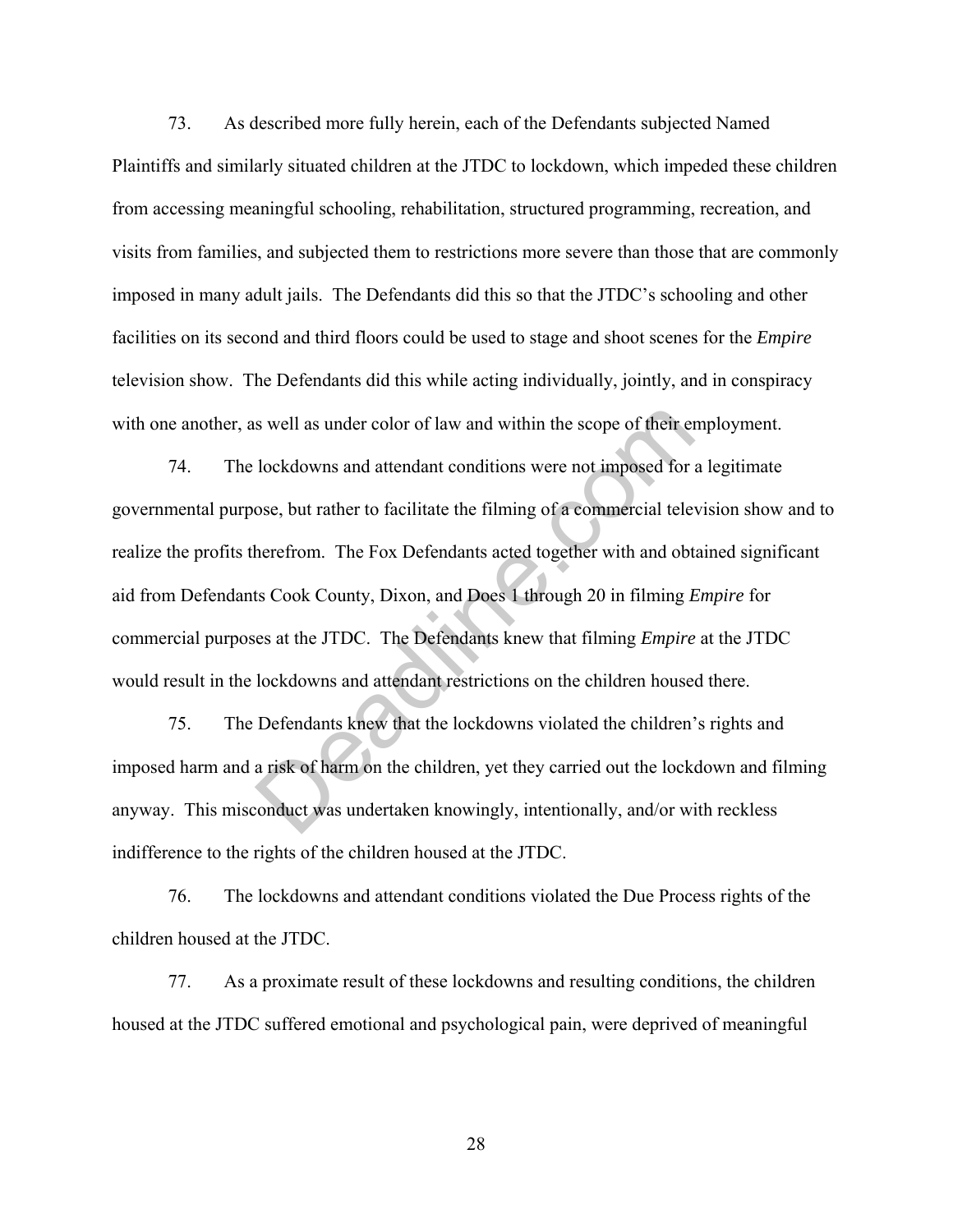opportunities for rehabilitation, education, and family visits, and were subject to increased risk of physical violence at the hands of other children at the facility.

78. As a further proximate result of this misconduct, the Defendants profited and were unjustly enriched, as described elsewhere in this complaint.

### **COUNT II - 42 U.S.C. § 1983 (All Defendants—Unlawful Seizure)**

79. Each paragraph of this complaint incorporated as if fully restated here.

80. Under the JTDC's normal operation, children are permitted to attend classes in the Nancy B. Jefferson school facilities, participate in structured programming in appropriate facilities on the JTDC's lower floors that is designed to assist in their rehabilitation, participate in recreation, including outdoor recreation in the third floor courtyard, and visit with family members in the JTDC's visiting areas at appropriate times and for extended periods.

81. As described more fully herein, the Defendants deliberately placed the children housed at the JTDC on lockdown in their cells and pods, physically restraining and limiting their range of movement, and preventing them from leaving the pods and partaking in the numerous educational and rehabilitative activities that they would otherwise be entitled to do. The Defendants did this while acting individually, jointly, and in conspiracy with one another, as well as under color of law and within the scope of their employment. son school facilities, participate in structured programming<br>DC's lower floors that is designed to assist in their rehabilit<br>ug outdoor recreation in the third floor courtyard, and visit v<br>DC's visiting areas at appropriat

82. The Fox Defendants acted together with and obtained significant aid from Defendants Cook County, Dixon, and Does 1 through 20 in filming *Empire* for commercial purposes at the JTDC. The Defendants knew that filming *Empire* at the JTDC would result in the lockdowns and attendant restrictions on the children housed there. The Defendants jointly acted to improperly impose these additional restrictions on the children housed at the JTDC as a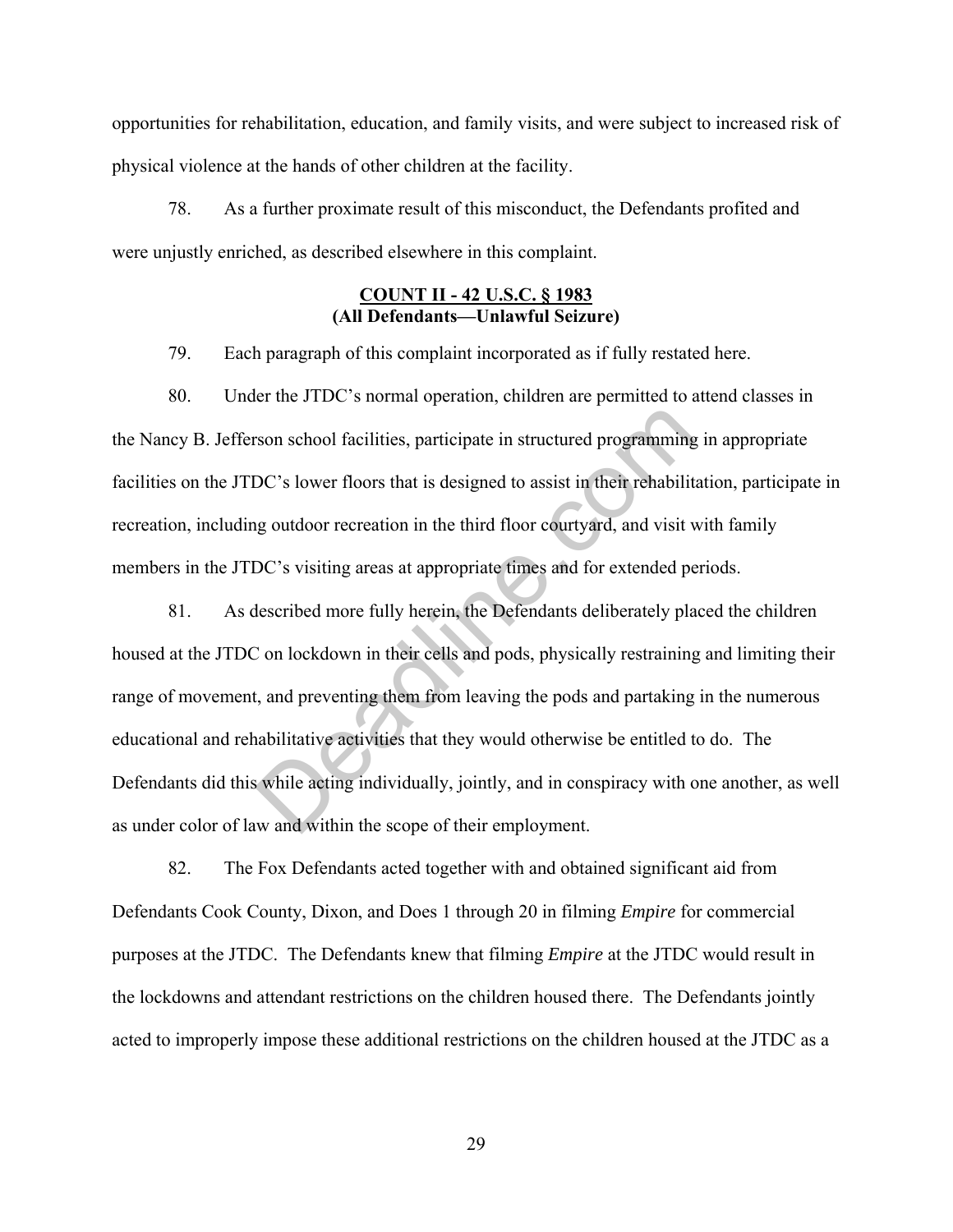result of the *Empire* filming, which constituted a new seizure—that is, a seizure different from, and in addition to, their existing lawful detainment.

83. This new seizure was objectively unreasonable. The Defendants did not effect it pursuant to a legitimate governmental purpose, but rather so that the schooling, rehabilitation, and recreation areas of the JTDC could be used to film scenes for a profitable television show.

84. As a proximate result of these lockdowns and resulting conditions, the children housed at the JTDC were deprived of their liberty interest to be free from unreasonable restraint. They also suffered emotional and psychological pain, were deprived of meaningful opportunities for rehabilitation, and were subject to increased risk of physical violence at the hands of other children housed at the facility. emotional and psychological pain, were deprived of meaninm<br>
and were subject to increased risk of physical violence at the<br>
the facility.<br>
1. further proximate result of this misconduct, the Defendant<br>
hed, as described el

85. As a further proximate result of this misconduct, the Defendants profited and were unjustly enriched, as described elsewhere in this complaint.

### **COUNT III - 42 U.S.C. § 1983 (***Monell* **liability—Cook County)**

86. Each paragraph of this complaint incorporated as if fully restated here.

87. What happened to Named Plaintiffs and similarly situated children was the implementation of Defendants Cook County, Dixon, and Does 1-20 agreement with the Fox Defendants. The lockdowns of the JTDC were the result of the official policy and decisions of Cook County.

88. Specifically, the Chief Judge of Cook County, Timothy Evans, is, under Illinois law, the person with final policymaking and decision-making authority regarding the administration and operation of the JTDC, including the decision of whether to allow the filming of *Empire* at the JTDC.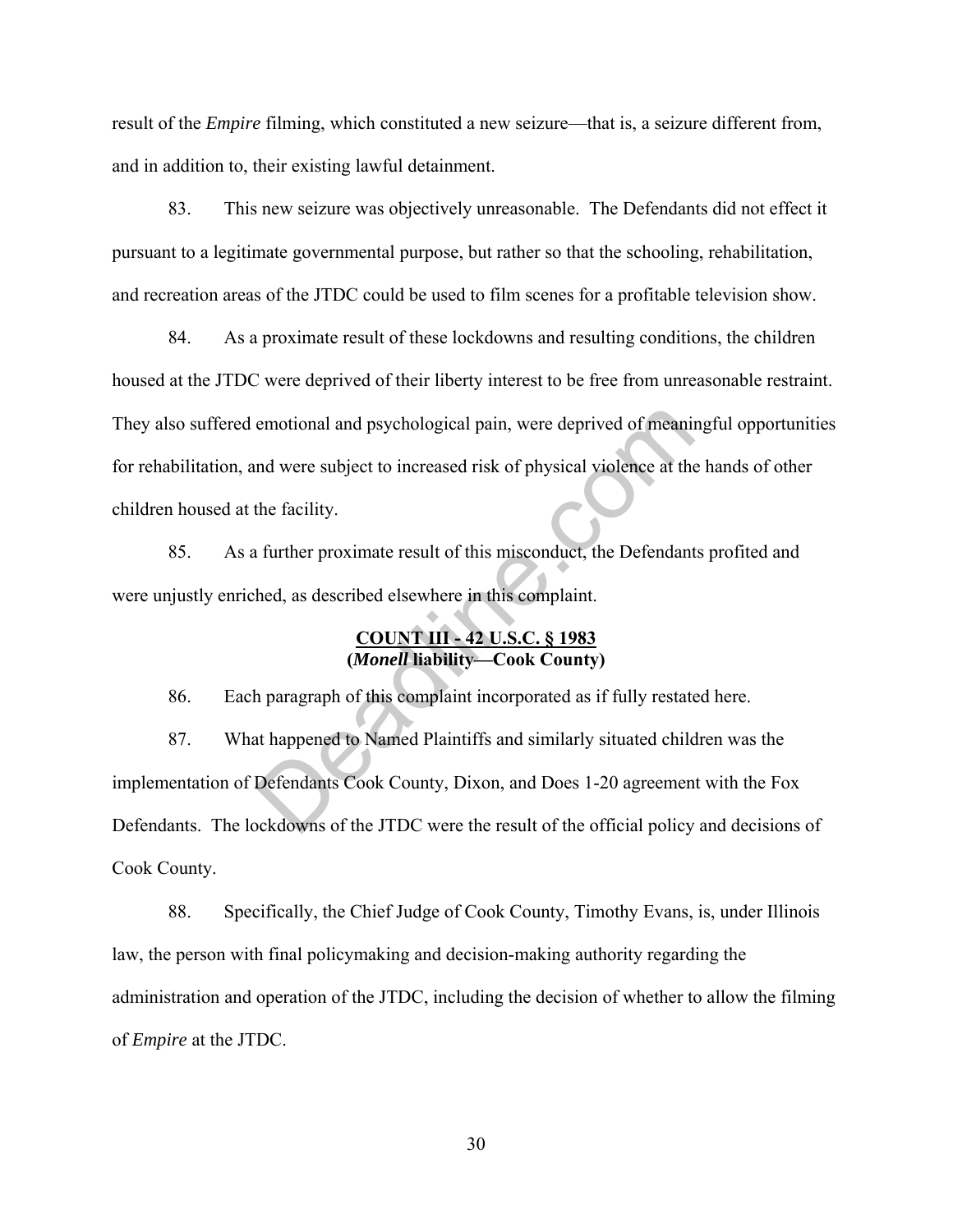89. As set forth in more detail in this complaint, the Chief Judge was informed of, knew about, and approved of the filming of *Empire* at the JTDC, and its consequent lockdown. Because Chief Judge Evans was and is Cook County's final policy- and decision-maker regarding the JTDC's administration and operation, Cook County may be said to have caused the injuries and unjust enrichment described in this complaint.

### **COUNT IV - 42 U.S.C. § 1983 (Fox Defendants—Joint Action Liability)**

90. Each paragraph of this complaint incorporated as if fully restated here.

91. The Fox Defendants and their employees and/or agents willfully induced and participated in the lockdown of the children at the JTDC facility, and their actions were inextricably intertwined with those of the named and unknown governmental Defendants, acting under color of law, who placed the facility on lockdown and imposed the conditions described herein. The Defendants agreed to engage jointly in an enterprise that only the government could lawfully institute for the mutual benefit of both the public and private Defendants. Fox Defendants and their employees and/or agents willfull<br>lockdown of the children at the JTDC facility, and their activined with those of the named and unknown governmental l<br>who placed the facility on lockdown and impose

92. The Fox Defendants deliberately encouraged the Government Defendants to improperly place the JTDC on lockdown during the filming of *Empire*, for commercial benefit. The Fox Defendants reached an agreement with the JTDC's administrators that the JTDC's administrators would prohibit the children housed at the JTDC from using the various schooling and rehabilitative facilities on the JTDC's second and third floors so that the Fox Defendants could use those facilities to stage and film scenes for *Empire*. The contemplated and obvious result of this agreement was that the children would be confined to their cells and pods on the JTDC's upper floors. It was to accommodate the Fox Defendants' filming needs that the children at JTDC were placed on lockdown at all. Indeed, it was the intention of the Fox Defendants that the children not be allowed to use their designated schooling and rehabilitation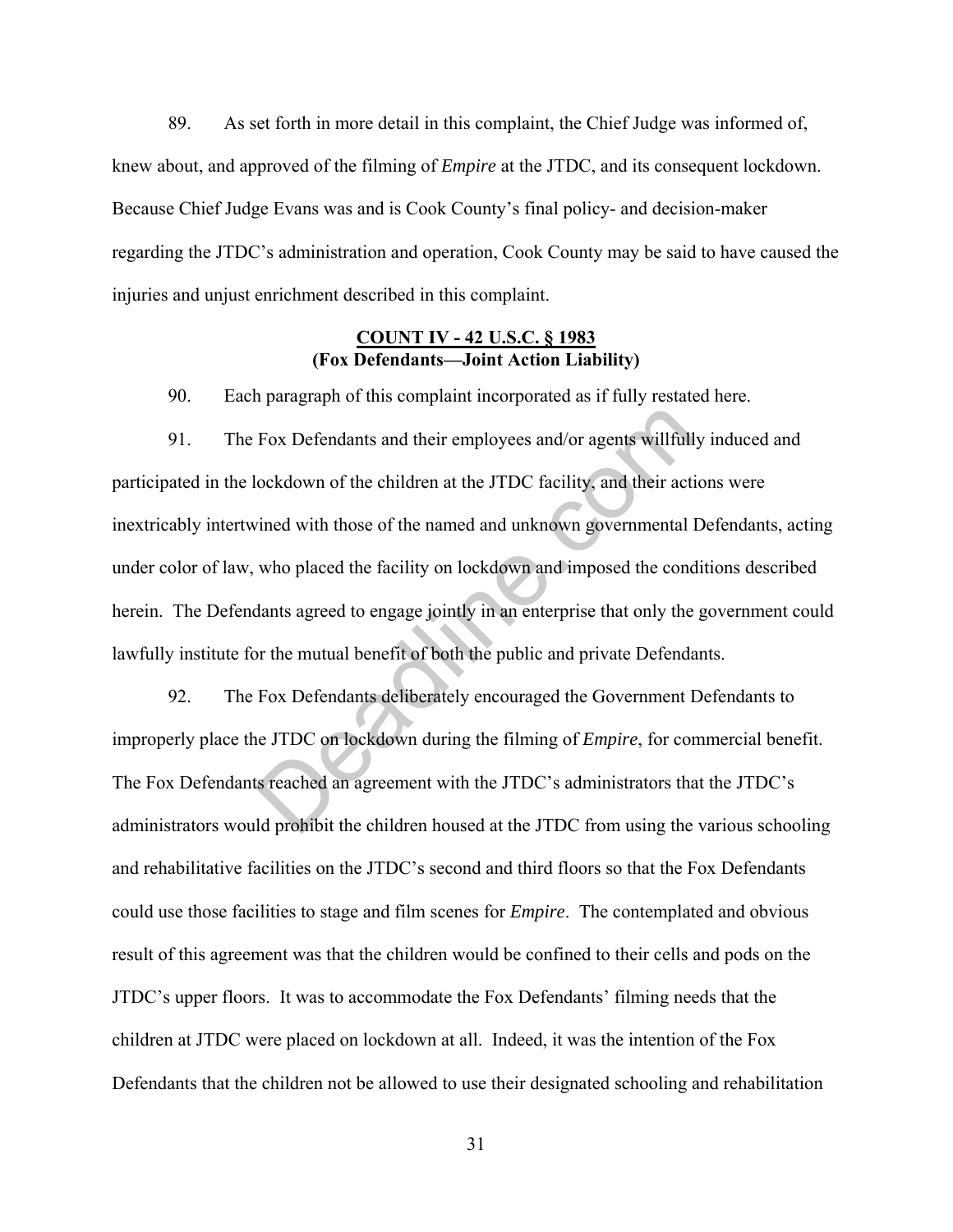facilities so that the Fox Defendants and their agents could film *Empire* without distraction. In reaching this agreement with the JTDC's administrators, the Fox Defendants entered into a conspiracy and undertook joint action, under color of law, to violate the rights of the children housed at the JTDC.

93. The acts taken in furtherance of this conspiracy and joint action proximately resulted in the injuries and unjust enrichment described elsewhere in this complaint.

### **COUNT V – 42 U.S.C. § 1983 (Fox Defendants—***Respondeat Superior***)**

94. Each paragraph of this complaint incorporated as if fully restated here.

95. While committing the misconduct alleged in the preceding paragraphs, one or more of the Defendant Does 1-20 were employees and/or agents of one or more of the Fox Defendants and were acting within the scope of their employment and/or agency. One or more of the Fox Defendants are liable as principal for all torts and constitutional violations committed by their employees and/or agents or on their behalf. The parameter of this complaint incorporated as if fully restate<br>le committing the misconduct alleged in the preceding para<br>lant Does 1-20 were employees and/or agents of one or more<br>reacting within the scope of their empl

### **COUNT VI - 42 U.S.C. § 1983 (Conspiracy)**

96. Each paragraph of this complaint incorporated as if fully restated here.

97. The Defendants reached an agreement among themselves to deprive the children housed at the JTDC of their constitutional rights, as described throughout this complaint.

98. In furtherance of this conspiracy, each of the co-conspirators committed overt, tortious acts and was an otherwise willful participant in joint activity.

99. The misconduct described in this count was undertaken intentionally and/or with reckless indifference to the rights of the children housed at the JTDC.

100. As a direct and proximate result of the illicit prior agreement referenced above, the rights of the children housed at the JTDC were violated, and they suffered emotional and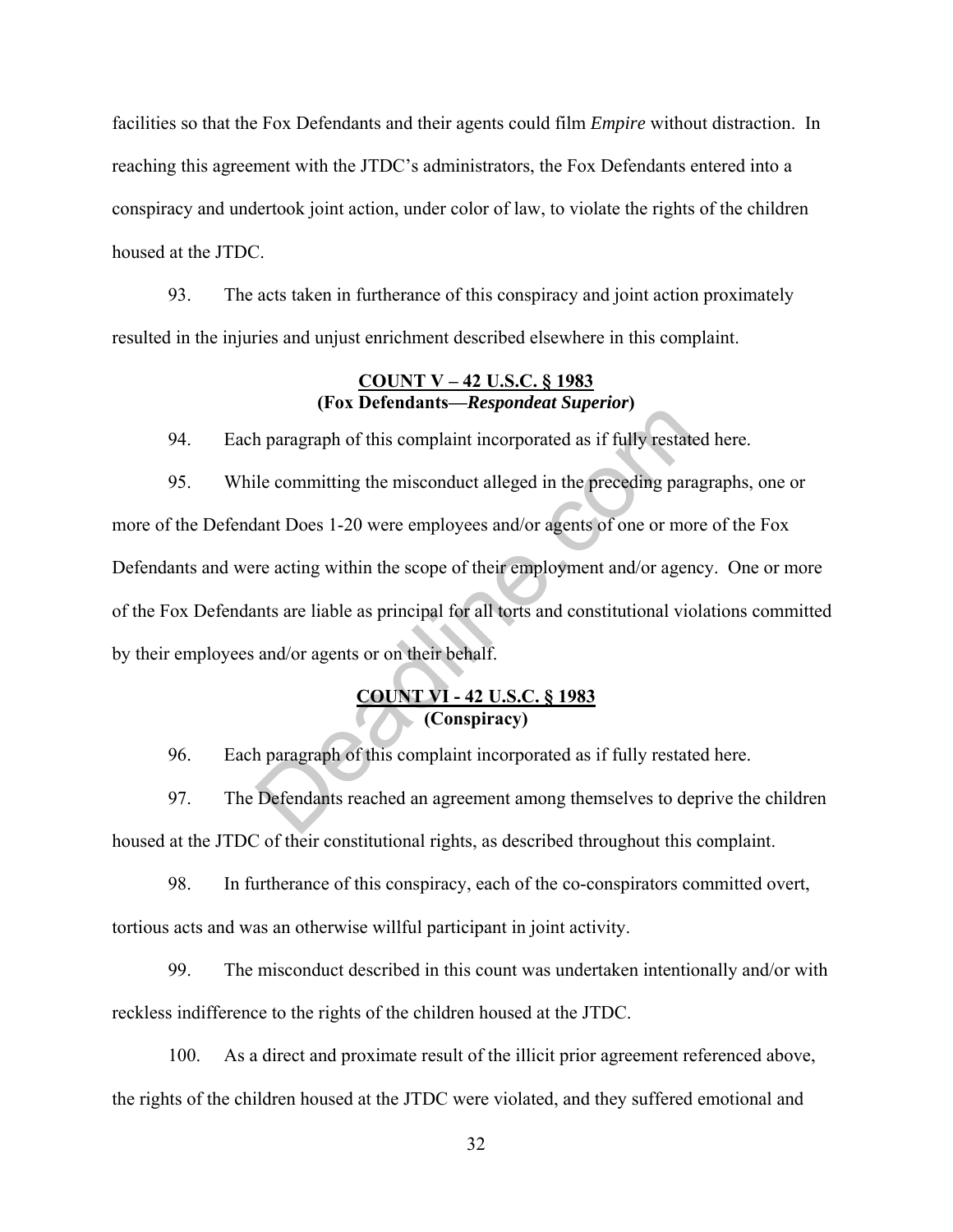psychological injuries as well as a wrongfully increased risk of physical injury, as described elsewhere in this complaint.

101. As a further proximate result of this misconduct, the Defendants profited and were unjustly enriched, as described in this complaint.

# **COUNT VII – State Law Claim (Breach of Fiduciary Duty – Cook County, Dixon, and Defendant Does)**

102. Each paragraph of this complaint incorporated as if fully restated here.

103. Defendants Cook County, Dixon, and one or more of Defendant Does 1-20, were guardians of the children housed at the JTDC.

104. In turn, the children housed at the JTDC were the wards of these Defendants.

105. As guardians, these defendants had a fiduciary relationship with the children housed at the JTDC.

106. Among their obligations as guardians, these Defendants were obliged to act in the best interest of the children housed at the JTDC.

107. As described more fully throughout this complaint, these Defendants breached these fiduciary duties by placing the children housed at JTDC on lockdown for the purposes of facilitating the filming of a profitable television show there. ildren housed at the JTDC.<br>
urn, the children housed at the JTDC were the wards of thes<br>
guardians, these defendants had a fiduciary relationship with<br>
Deadlers are computed in the STDC.<br>
Leadlers housed at the JTDC.<br>
Head

108. As a proximate result of this breach of fiduciary duty, the children housed at the JTDC suffered harm and an increased risk of physical injury, as described elsewhere in this complaint.

109. As a further proximate result of this misconduct, the Defendants profited and were unjustly enriched, as described in this complaint.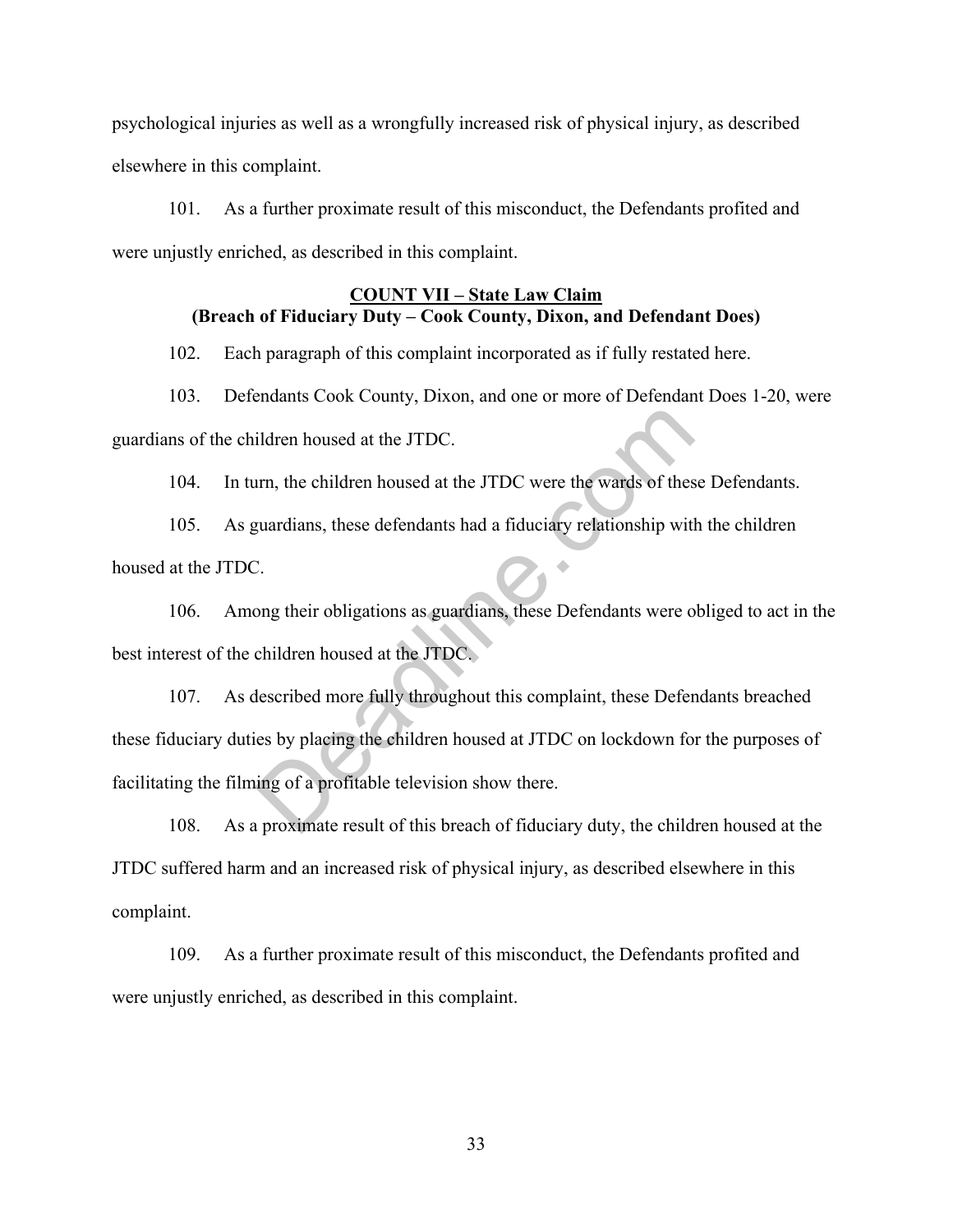#### **Count VIII State Law Claim (Inducement of Breach of Fiduciary Duty – Fox Defendants and Defendant Does)**

110. Each paragraph of this complaint incorporated as if fully restated here.

111. As set forth more fully herein, Defendants Cook County, Dixon, and one or more of Defendant Does 1-20 were fiduciaries of the children housed at the JTDC.

112. As set forth more fully herein, one or more of the Fox Defendants and/or Defendant Does colluded with one or more of these fiduciaries in committing the breaches of fiduciary duty described elsewhere in this complaint.

113. These Fox Defendants and/or the Defendant Does knowingly induced and knowingly participated in this breach, and they knowingly accepted the benefits resulting from this breach. See Fox Defendants and/or the Defendant Does knowingly in<br>tated in this breach, and they knowingly accepted the benefit<br>ated in this breach, and they knowingly accepted the benefit<br>proximate result of this breach of fiduci

114. As a proximate result of this breach of fiduciary duty, the children housed at the JTDC suffered harm and an increased risk of physical injury, as described elsewhere in this complaint.

115. As a further proximate result of this misconduct, the Defendants profited and were unjustly enriched, as described in this complaint.

### **COUNT IX – State Law Claim (All Defendants – Intentional Infliction of Emotional Distress)**

116. Each paragraph of this complaint incorporated as if fully restated here.

117. The actions, omissions, and conduct of the Defendants as set forth in this complaint were extreme and outrageous. These actions were rooted in an abuse of power and authority and were undertaken with the intent to cause, or were in reckless disregard of the probability that their conduct would cause, severe emotional distress to the children housed at the JTDC.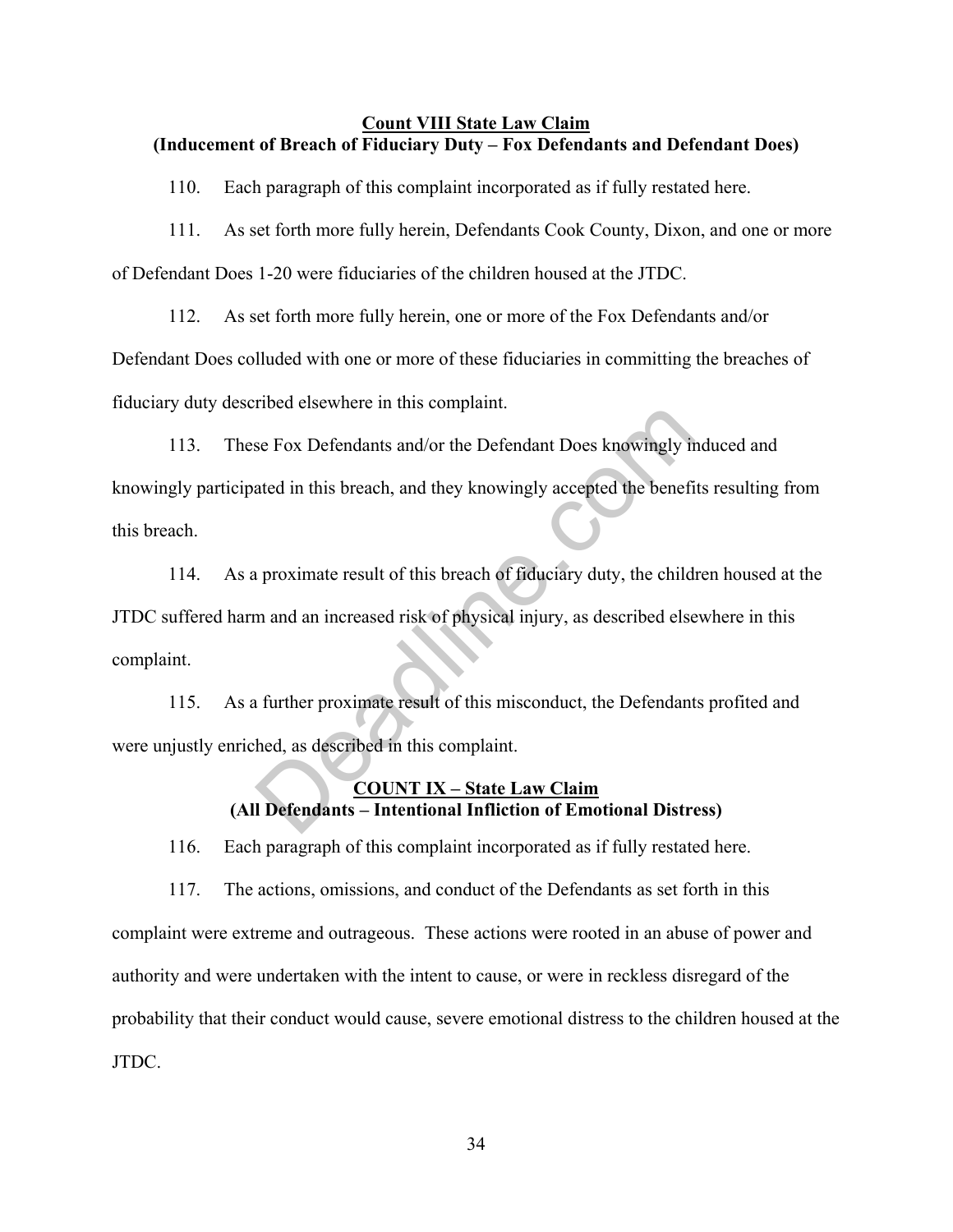118. As a direct and proximate result of the Defendants' actions, the children housed at the JTDC suffered emotional distress as set forth above.

119. As a further proximate result of this misconduct, the Defendants profited and were unjustly enriched, as described in this complaint.

# **COUNT X – State Law Claim (All Defendants – Civil Conspiracy)**

120. Each paragraph of this complaint incorporated as if fully restated here.

121. As described more fully in the preceding paragraphs, the Defendants reached an agreement among themselves to place the children housed in the JTDC on lockdown so that the facility could be used to film scenes for a profitable television show, and conspired by concerted action to accomplish an unlawful purpose by an unlawful means.

122. In furtherance of their conspiracy, each of these co-conspirators committed overt acts and were otherwise willful participants in joint activity.

123. The misconduct described in this Count was objectively unreasonable and was undertaken intentionally, with malice, with reckless indifference to the rights of others, and in total disregard of the conditions imposed by or the effects of the lockdowns on the children housed at the JTDC. hemselves to place the children housed in the JTDC on locktriand in the JTDC on locktod to film scenes for a profitable television show, and constant the annular purpose by an unlawful means.<br>
untherance of their conspirac

124. As a proximate result of the Defendants' misconduct described in this Count, the children housed at the JTDC suffered harm and the increased risk of physical injury, as described elsewhere in this complaint.

125. As a further proximate result of this misconduct, the Defendants profited and were unjustly enriched, as described in this complaint.

### **COUNT XI – State Law Claim (***Respondeat Superior***)**

126. Each paragraph of this complaint incorporated as if fully restated here.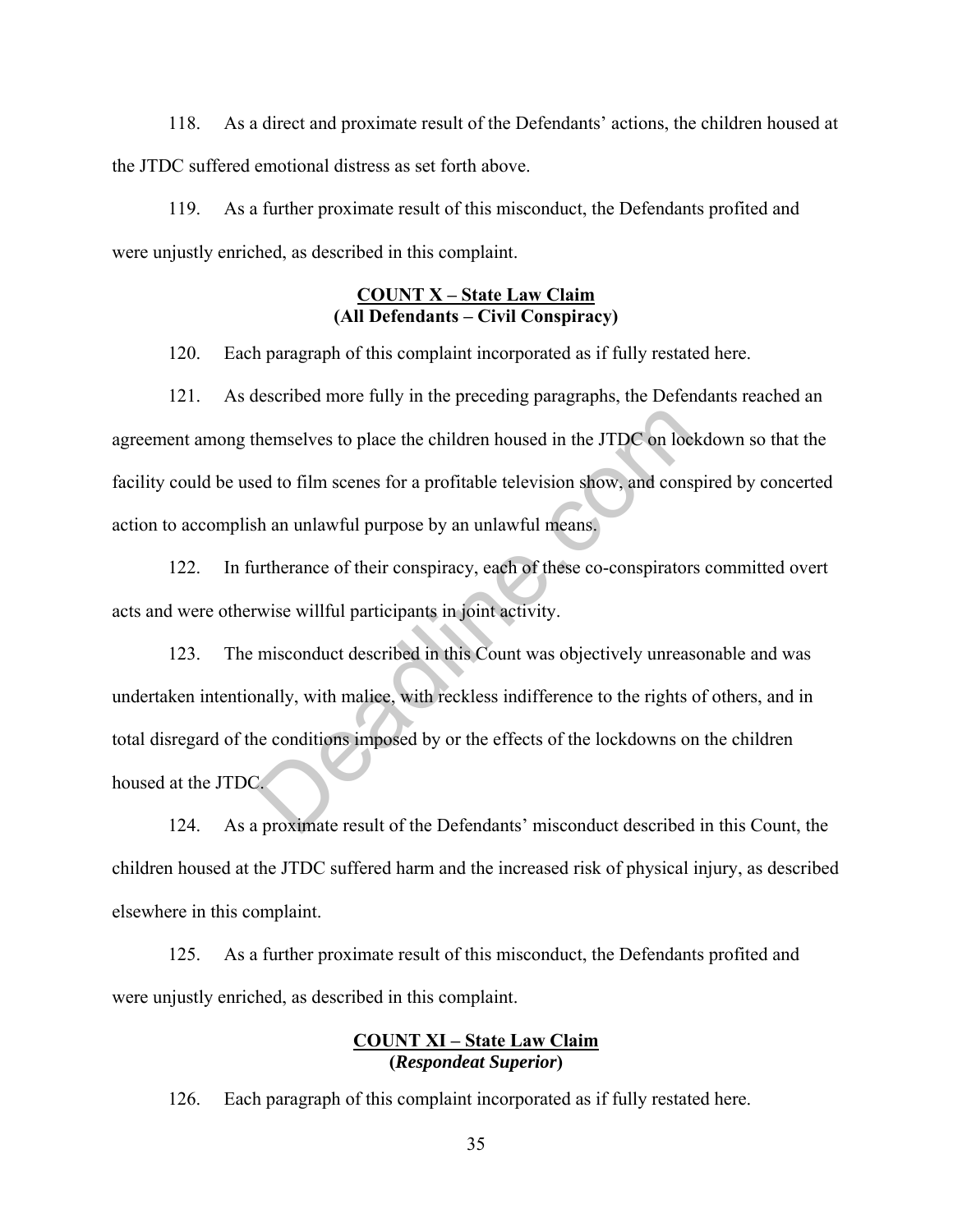127. While committing the misconduct alleged in the preceding paragraphs,

Defendants Dixon, and one or more of Defendant Does 1-20 were employees and agents of Cook County and acting within the scope of their authority or employment. Defendant Cook County is liable as principal for all misconduct committed by these employees and agents.

128. While committing the misconduct alleged in the preceding paragraphs, one or more of the Defendant Does 1-20 were employees or agents of one or more of the Fox Defendants acting within the scope of their employment. One or more of the Fox Defendants are liable as principal for all torts committed by their employees or agents.

### **COUNT XII – State Law Claim (Cook County – Indemnification)**

129. Each paragraph of this complaint incorporated as if fully restated here.

130. Illinois law provides that public entities are directed to pay any tort judgments for compensatory damages for which employees are liable within the scope of their employment activities. For all torts committed by their employees or agents.<br>
COUNT XII – State Law Claim<br>
(Cook County – Indemnification)<br>
h paragraph of this complaint incorporated as if fully restate<br>
ois law provides that public entities are

131. Defendants Dixon and one or more of Defendant Does 1-20 were employees and agents of Cook County and acting within the scope of their employment in committing the misconduct described herein.

132. Cook County is obligated by Illinois law to pay any judgment entered against Defendants Dixon and one or more of Defendant Does 1-20.

**WHEREFORE**, Named Plaintiffs demand a jury trial for all issues so appropriate and requests that this Court issue the following relief in their favor against the Defendants:

a. A judgment ordering disgorgement of enrichment realized by the Defendants resulting from the misconduct described in this complaint.